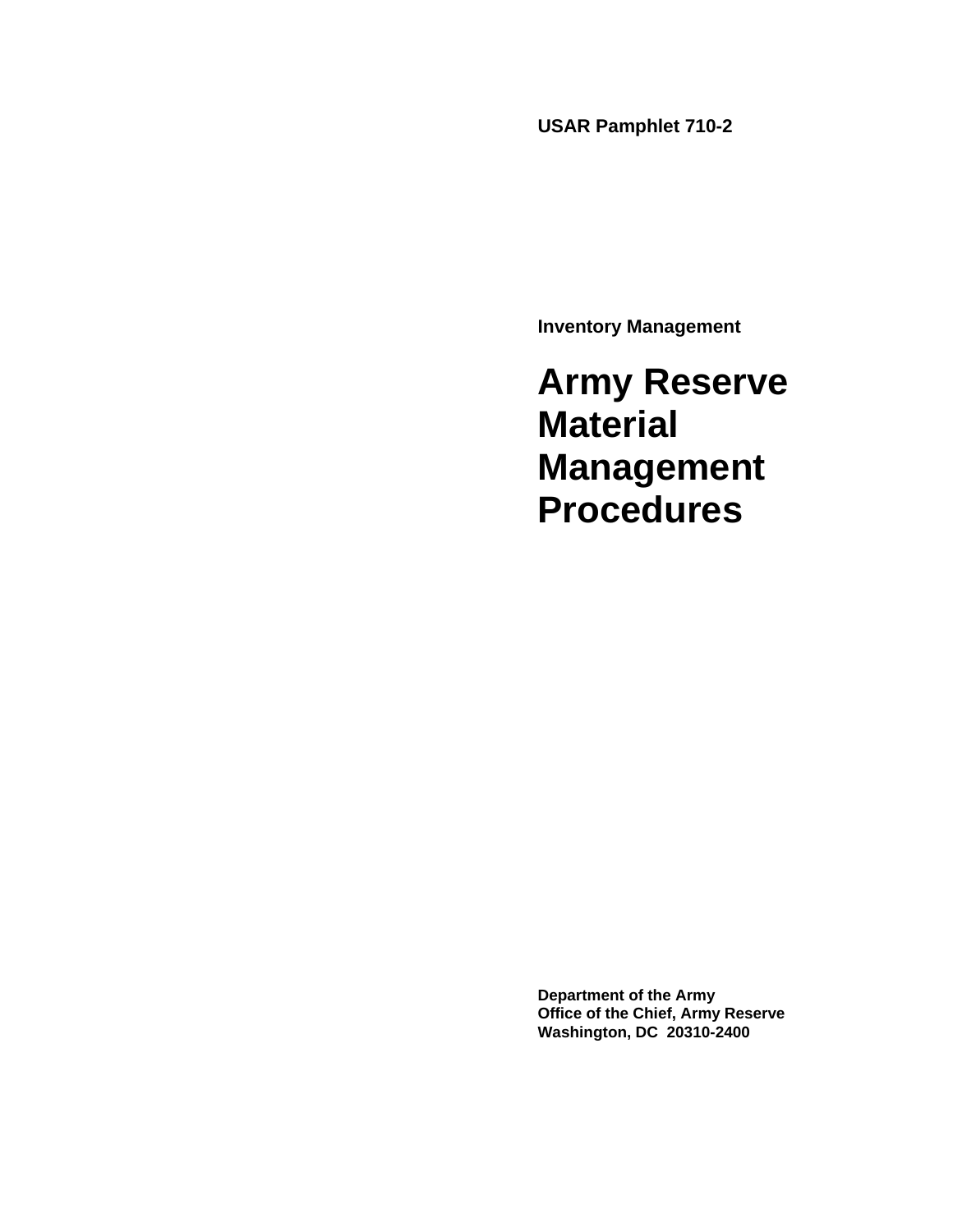# *SUMMARY OF CHANGE*

USAR Pam 710-2

Army Reserve Material Management Procedures

This is the initial printing of this pamphlet, dated 1 October 2009

- Establishes procedures for material management from the initial procurement until removal from the Army asset inventory.
- Introduces the Material Management Team (MMT) concept.
- Identifies inventory requirements and stipulates the sequence for conduct of those inventories.
- Clarifies lateral transfer and turn-in of major end item equipment procedures.
- Identifies web based logistic support tools for use by material managers in performance of duties.
- Provides procedures for Change of Responsible Officer Inventories (CoROI).
- Establishes basic procedures for processing Financial Liability Investigation for Property Loss within Army Reserve units.
- Prescribes procedures for quarterly reconciliation of Primary Hand Receipts (PHRs).
- Details procedures for Sensitive Item inventories.
- Provides guidance of management of excess within US Army Reserve (USAR) units.
- Identifies material management requirements for rear detachments during mobilization.
- Authorizes units to build Property Book Unit Supply Enhanced (PBUSE) headers and place equipment against authorizations during the 24 month period prior to activations, i.e., carrier status.
- Prescribes minimum procedures to support inactivating units.
- Sets a standard for use of Equipment Concentration Site (ECS) Codes in PBUSE to account for property stored at each ECS Storage site.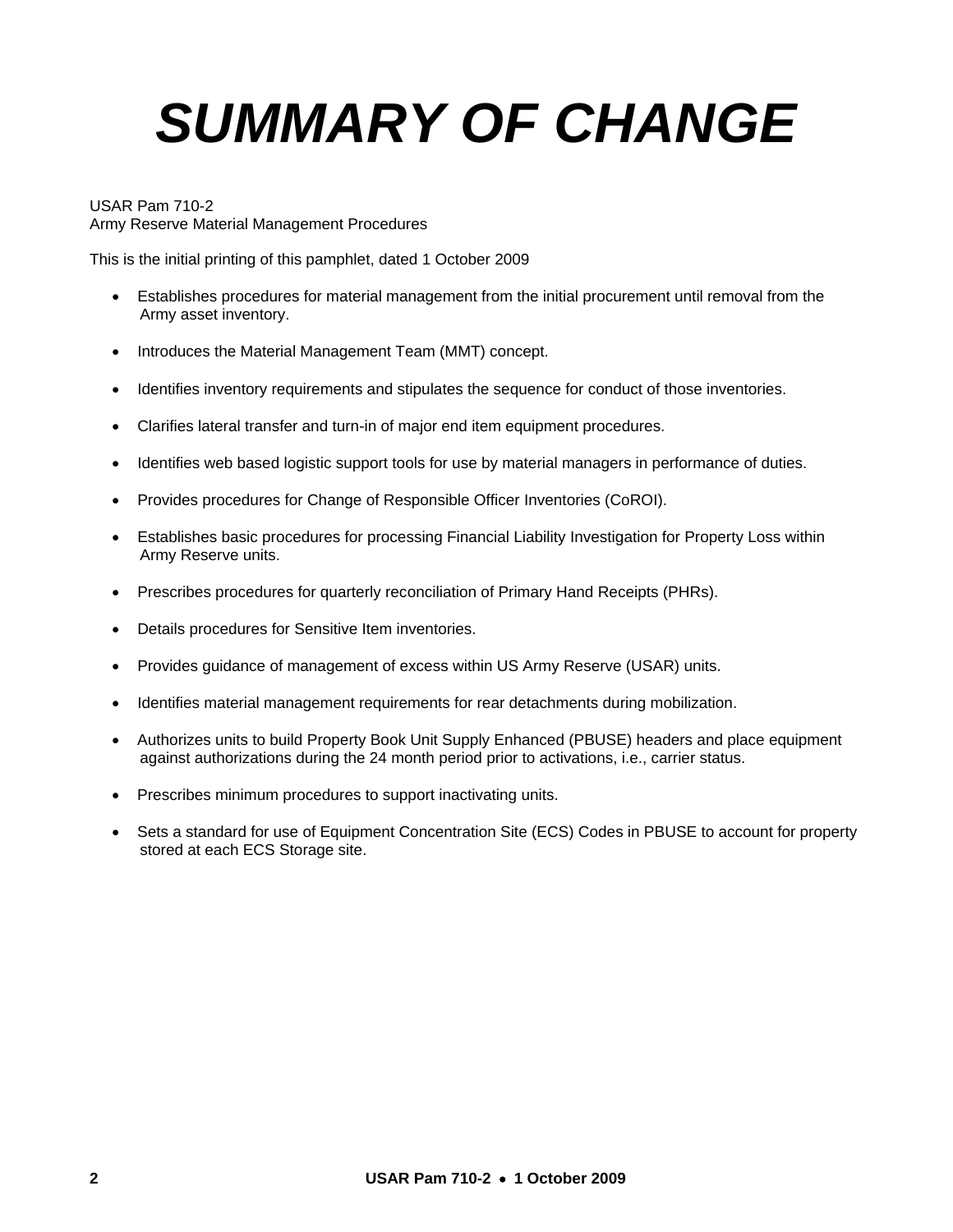**DEPARTMENT OF THE ARMY USAR Pamphlet 710-2 Office of the Chief, Army Reserve Washington, DC 20310-2400 1 October 2009** 

### **Inventory Management Army Reserve Material Management Procedures**

JON J. MILLER BG, USA Chief of Staff

Official:

IOVAN Colonel, GS Deputy Chief of Staff, G-1

**History.** This is the initial printing of USAR Pamphlet 710-2.

\_\_\_\_\_\_\_\_\_\_\_\_\_\_\_\_\_\_\_\_\_\_\_\_\_\_\_\_\_\_\_\_\_\_\_

**Summary.** This pamphlet outlines procedures for the management of all government owned property from the initial requirement, and procurement, to the complete accounting life cycle.

**TABLE OF CONTENTS** (Listed by paragraph Adjustment documents • 9 number) Quarterly hand receipt verification

Change of Property Book Officer (PBO)<br>Inventory • 6 Temporary loan of equipment • 16 niventory • o<br>
Issue procedures • 7 Marchase 18 Turn-In procedures • 8 Nurrel 17 Local purchase • 18 Turn-In procedures • 8

For the Commander: **Applicability.** This pamphlet applies to all units, activities and commands subordinate to the USARC that have property authorized by MTOE, TDA, or Common Table of Allowance (CTA).

> **Proponent and exception authority.** The proponent of this pamphlet is the DCS, G-4. The proponent has the authority to approve exceptions to this pamphlet that are consistent with controlling law and regulation.

**Army management control process.** This pamphlet does not contain management control provisions.

**Suggested improvements.** Users are invited to send comments and suggested improvements on DA Form 2028 (Recommended Changes to Publications and Blank Forms) directly to the Commander, USAR (ARRC-LG), 1401 Deshler Street SW, Fort McPherson, GA 30330-2000.

**Distribution:** This publication is available in electronic media on the USARC Intranet website at [https://usarcintra](https://usarcintra/) and on the Army Reserve Component portion of the Army Knowledge (AKO) website. This pamphlet is intended for command level A, B, and C. Local reproduction is authorized.

Purpose • 1<br>
References • 2<br>
Explanation of abbreviations • 3<br>
General • 4<br>
Change of Responsible Officer (CoRO)<br>
Procedures • 5<br>
Change of Property Book Officer (PBO)<br>
Change of Property Book Officer (PBO)<br>
Change of Prop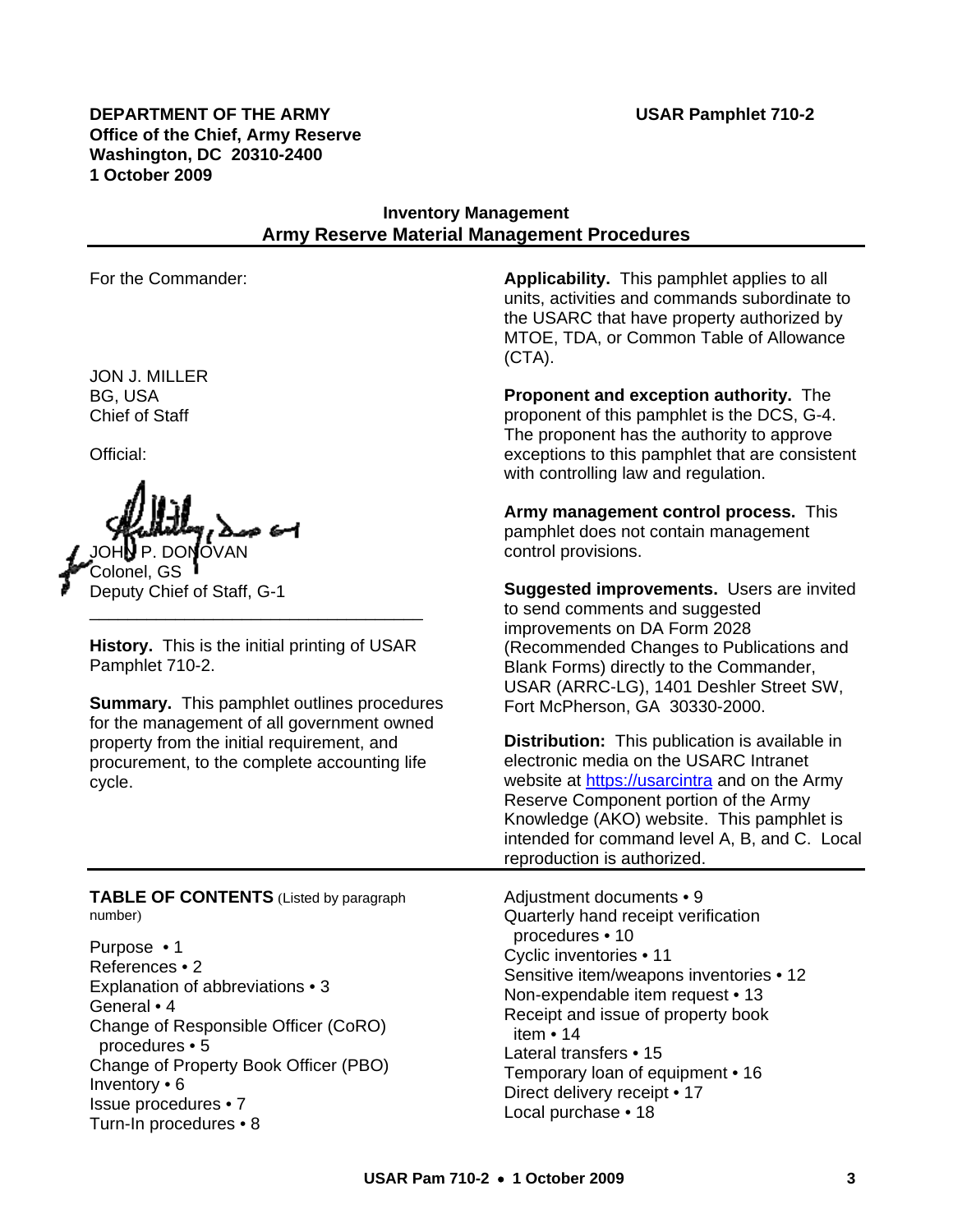```
Command Supply Discipline Program 
  (CSDP) • 19 
Property accountability adjustment data 
  report (PAAD-R) • 20 
Management of units during carrier 
  status • 21 
Management of excess equipment • 22
Accountability of equipment during 
  mobilization • 23 
Inactivation of units • 24 
Equipment Concentration Site (ECS) 
  Storage • 25 
__________________________________________________________________________________________________________________
```
#### **Appendixes**

- **A.** References
- **B.** Record Keeping Requirements
- **C.** Recurring Reports
- **D.** SARSS Retrograde Sites Location Map
- **E**. Rear detachment Unit Identification Code (UIC) Matrix

#### **Glossary**

#### **1. Purpose**

This pamphlet identifies procedures for conducting material accountability tasks within the US Army Reserve (USAR). It designates various points of responsibility for material accountability and the methods for formally appointing those individuals to perform these duties. It provides guidance on how to request, receive, account for, and issue supplies or equipment. This pamphlet introduces the USAR Material Management Team (MMT) as an official entity of the property accountability team and identifies their responsibilities. The MMTs, where available, represent a temporary augmentation to the staff for competent property accountability tasks. Responsibility and accountability remain with the commander, their staff, property book officers (PBOs) and hand receipt holders. If MMT support is discontinued, responsibility reverts to unit personnel. It identifies logistics support systems that are unique to the Army Reserve, their functional capabilities and areas of support provided by each system. This pamphlet provides information to assist responsible individuals in the performance of the material accountability mission.

#### **2. References**

Required and related publications are listed in Appendix A.

#### **3. Explanation of abbreviations**

Abbreviations used in this pamphlet are explained in the glossary.

#### **4. General**

 a. This pamphlet establishes basic operational procedures for the daily conduct of material management activities within the USAR. The USARC G-4, Distribution Operations Center (DOC), is the executive agent for management of equipment resources within the USAR. As the responsible agent for these resources, the DOC is responsible for management of equipment above the PBO's unit task organization (UTO) tree in the Property Book Unit Supply Enhanced (PBUSE) system.

 b. The PBOs are duly appointed government employees, civilian or military, (NSPS YA2 or equivalent, warrant or branch officer, TPU or FTUS). The PBO appointment memo lists all UICs in six digit detail for which the PBO is responsible/accountable. A noncommissioned officer (NCO), SFC or above, can only be appointed as accountable officer with the approval of the USARC G-4. Appointment of a government civilian employee of lower grade than NSPS YA2 (formerly GS-07) as PBO, is approved by the USARC G-4.

 c. The MMT works to the standard of the contracted Performance of Work Statement, and under the general supervision of the Contracting Officer Representative (COR) at the USARC G-4, DOC, Supply , Storage and Transportation Branch. A Contracting Officer Technical Representative (COTR) is appointed at each location to provide daily work assignments based on priorities. The COTR is normally the senior logistics specialist assigned to the command.

 (1) Each MMT member is responsible for property accountability of a dedicated set of UICs. Team members are appointed by the PBO on an official military document (memorandum). The memo lists the UICs with corresponding Department of the Defense Activity Address Codes (DoDAACs) for each unit for which the team member is responsible. Copies of the appointment memo are faxed or scanned and e-mailed to the USARC Senior Property Book Technician.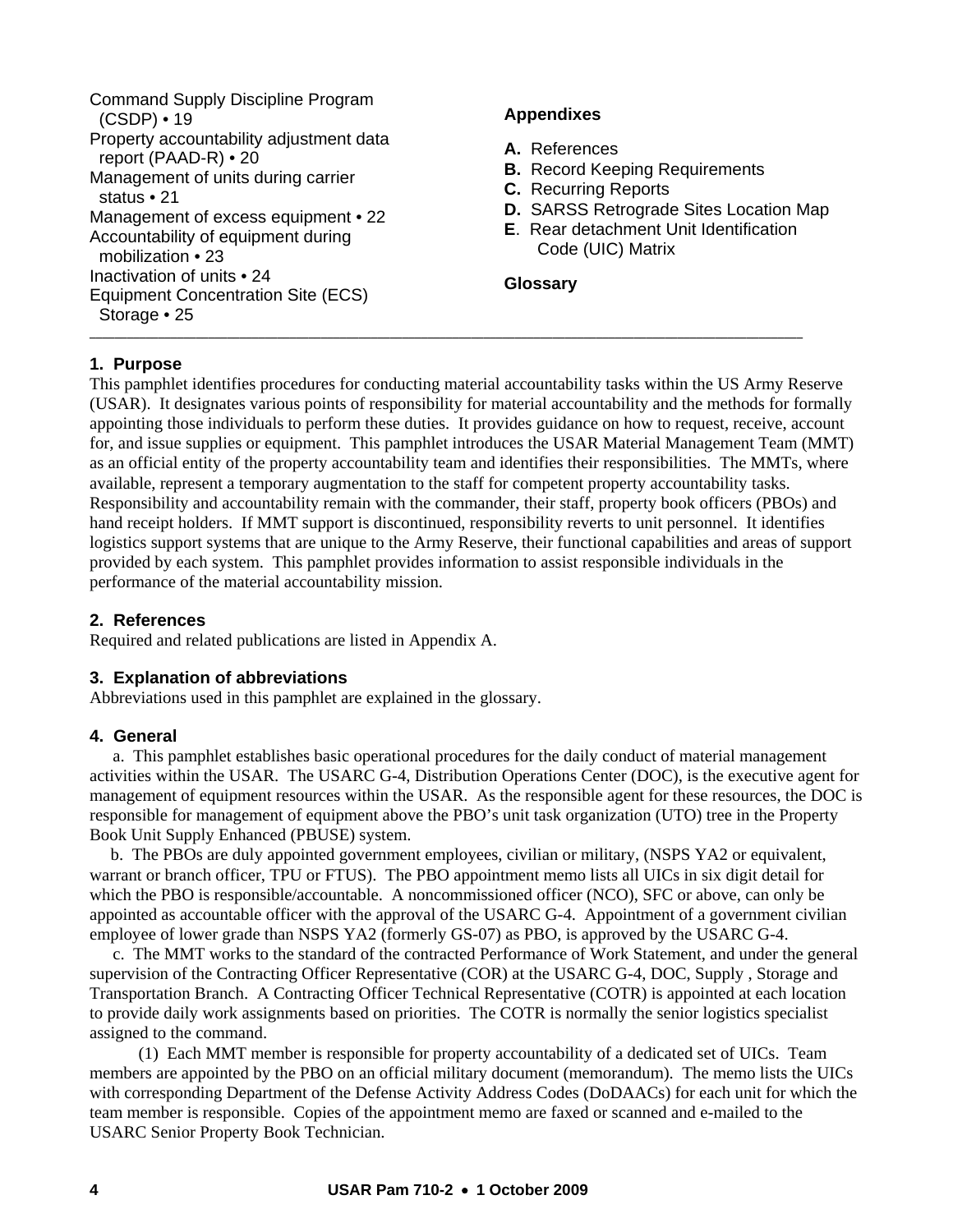(2) The PBO adds the MMT members to PBUSE Roles and Permissions after publishing the appointment document. Routine roles for MMT members in PBUSE do not exceed Team Chief.

d. Concept

 (1) Property accountability records are maintained in a consolidated property management program using the PBUSE web based automated system. The Property Book Team employs a computer system to process PBUSE information for its respective activities. The PBUSE is the system of record for all property accounting actions within the USAR. Unit Supply-Enhanced (US-E) is used to perform hand receipt actions below the property book level. The PBUSE may be accessed through <https://pbuse.us.army.mil/>

 (2) The PBUSE system creates an opportunity for property accounting to be accomplished by one PBO for many units. The PBO maintains accountability for all MTOE/TDA, CTA, and organizational property of the command by providing hand receipt listings. After initial Change of Responsible Officer Inventory (CoROI), the PBO generates hand receipt updates for signature quarterly, (mailed no later than (NLT) the 25th of the month, Dec, Mar, Jun, and Sep) and signed quarterly – NLT the 5th of the following month by each hand receipt holder.

 (3) The PBOs manage excess equipment within their UTO. Equipment managers at the G-4 DOC ensures the Force and Asset Search Tool (FAAST) is used to issue a lateral transfer directive for equipment in a UIC with excess, to a UIC outside the PBOs UTO that has a shortage. The DOC provides a FAAST lateral transfer or turn-in directive for disposition of excess or unserviceable equipment. Equipment transfers, to meet readiness requirements, are given a 30-day window for completion. Equipment transfers/turn-ins for other than readiness has a 60-day window for completion. Completion of transfers and turn-ins status are monitored by DOC for timely completion of actions.

 (4) Logistics Data Analysis Tool (LOGDAT) is a central repository of Logistics data for use by commanders, logistics managers, PBOs, and unit supply personnel. The LOGDAT is a logistics enabler at all levels of management. The LOGDAT collects data from programs such as PBUSE and provides analytical capability for many standard reports for logistics decision maker's use.

 (5) Army Reserve Standard Army Retail Supply System (SARSS) Information Data System (ARSIDS) is a data collection tool for information submitted to the supply system via SARSS. The data in ARSIDS provides the commander, PBO, and logisticians, at all levels, the capability to review the action on a supply requisition from the date of transmittal to the wholesale supply system, to current status rendered. The ARSIDS is an exceptional research tool for validation of supply status of requisitions.

 (6) Logistics Information Warehouse (LIW) is a valuable resource for logisticians at all levels. The website can be accessed at [https://www.liw.logsa.army.mil.](https://www.liw.logsa.army.mil/) The PBOs verify that UICs and DoDAACs are accurately recorded in PBUSE in order for supply transactions to process. The LIW is the official database of record for DoDAAC and UIC verification. Twelve months prior to the effective date (EDATE) of activation for a UIC, the PBO requests assignment of DoDAACs via the DoDAAC coordinator at the major command headquarters. The DoDAAC coordinators input are sent, via electronic processes, to the DoDAAC coordinator at the USARC G-4. The USARC DoDAAC coordinator validates the request and submits it via LIW to Logistics Support Agency (LOGSA) for assignment of DoDAACs. The request is processed electronically and returned to the PBO. Upon receipt of DoDAAC assignment from LOGSA, the PBO completes the DoDAAC worksheet and forwards it through the Operational and Functional (O&F) Command DoDAAC Coordinator, O&F Command Budget Coordinator for assignment of Financial Work Center, and the SARSS-1/CTASC for alignment of Class of Supply for requisition purposes.

 (7) The Force Management (FM) website at<https://webtaads.belvoir.army.mil/usafmsa> is the official repository for MTOE and TDA documents. These documents are reviewed against PBUSE Logistics Total Army Authorization Document System (LOGTAADS), at a minimum, annually. The document posted to US Army Force Management Support Agency (USAFMSA) is the official document and a request for correction is submitted in the event of discrepancies.

 (8) Commanders are hand receipt holders of the PBO, unless otherwise approved in writing by the PBO. Sub-hand receipts are prepared using PBUSE/US-E electronic capability by commanders to further assign responsibility for property and ensure property accountability is maintained to the user level. When PBUSE/US-E systems are not available, a DA Form 2062 is used to document accountability.

 (9) The PBO or his/her appointed representative determines if an item is accountable. The decision of accountability cannot be delegated below the PBO. Items with a value of less than \$5K are managed as durable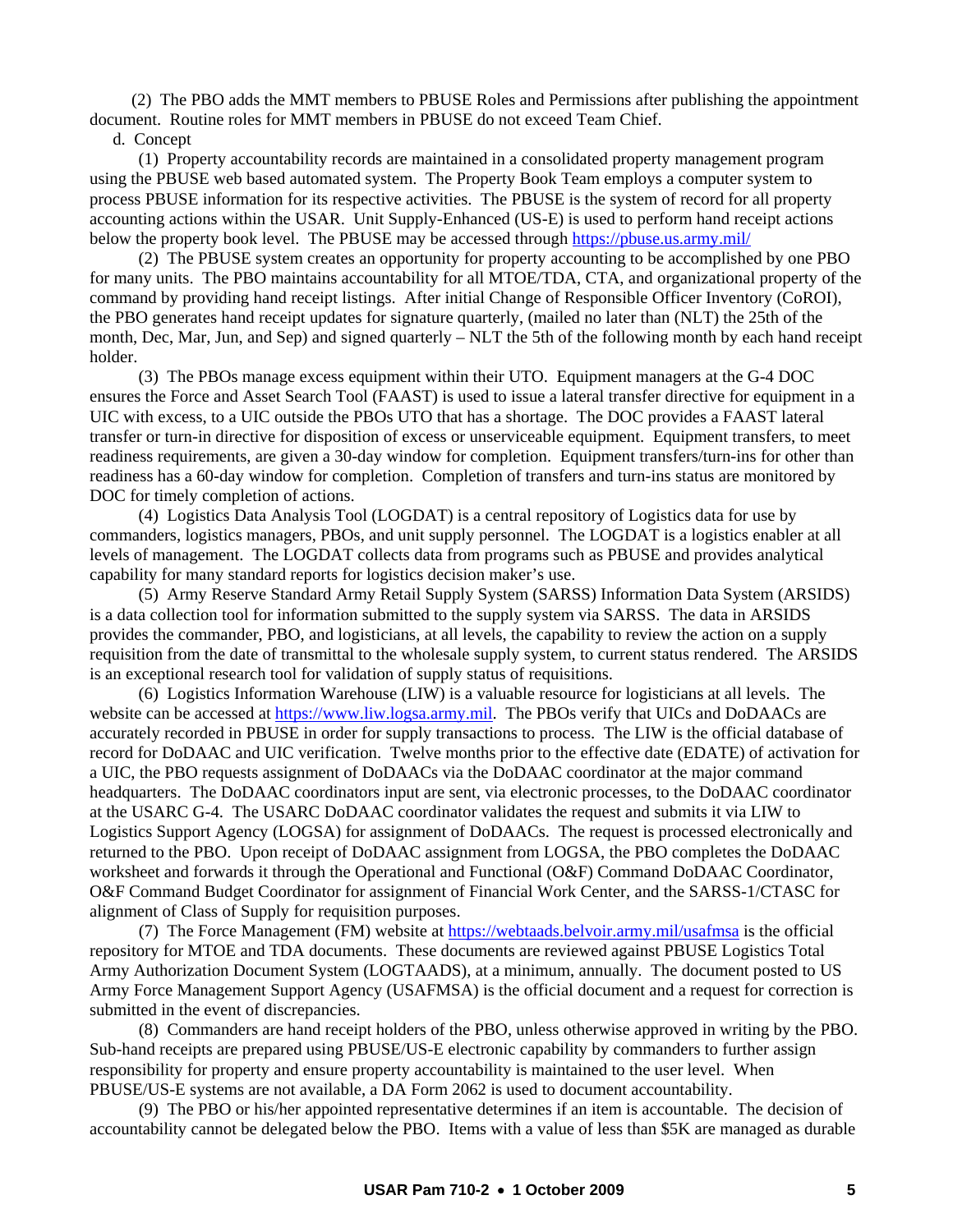equipment per USARC G-4 guidance. The PBOs can not change the catalog data for any item to meet local accounting policy. The Serial Registration Requirement Codes in the catalog are managed by the USARC Catalog Manager.

e. Customer responsibilities:

(1) Commanders.

 (a) Commanders as Primary Hand Receipt Holders (PHRH) are responsible for ensuring that government property is used for its intended purpose. This includes providing adequate means of securing property assigned to activities under their supervision. This responsibility includes providing performance counseling to subhand receipt holders. This responsibility further extends to the enforcement of accounting and reporting requirements applicable to that property. Commanders ensure property on the PHRH, and not on a subhand receipt (SHR), is signed for by the Supply NCO.

 (b) The commander is responsible to ensure CoROI are conducted when a Change of Command or PBO occurs. These inventories are completed within 30 days of notice of the change of responsible officer. The PBO ensures all required documentation is provided to the outgoing and incoming commanders to accommodate the CoROI.

 (c) The unit commander, senior NCO supervisor, or company/detachment supply sergeant, by virtue of the position, is responsible for all property in the unit, regardless of whether or not the Soldier has signed for the property. This inherent supervisory responsibility cannot be delegated, and requires the commander/supervisor/supply sergeant, to become personally involved in administering procedures that will safeguard and ensure proper use of the property. This includes ensuring that direct responsibility is assigned for all property through the use of sub-hand receipts and that items are issued to the user by duty position, as intended. Commanders ensure property on the primary hand receipt (PHR), and not on a SHR, is signed for by the Supply NCO. Supply NCOs label their SHR with SupSgt in US-E and complete the related data to ensure identification of the Supply Sergeant is available in US-E.

 (d) Commanders, senior NCO supervisors, and supply sergeants ensures the completion of required inventories including cyclic, annual, change of hand receipt holder(s), property receipt, sensitive, and special. Discrepancies disclosed during inventories are resolved without delay and in the case of CoROI, the outgoing responsible person ensures that discrepancies are resolved prior to their departure.

 (e) Commanders are the first line of defense to ensure a Command Supply Discipline Program (CSDP) is in place. A CSDP monitor is appointed at each unit to provide routine reviews of supply procedures in accordance with Appendix B, Army Regulation (AR) 710-2. The CSDP monitor updates the commander on supply procedures and property accountability annually.

 (2) Command or supervisory responsibility. This responsibility is inherent in all command or supervisory positions; it is not contingent upon signed receipts or signed statements and cannot be delegated. Supervisory responsibility includes the following:

- (a) Provide proper guidance and direction.
- (b) Enforce security, safety, and accounting requirements.

 (c) Maintain a command/supervisory climate that insures the proper care and use of Government property.

 (3) Individual responsibility. All individuals using military supplies and equipment are responsible for exercising good supply economy and supply discipline. This includes safeguarding all government property regardless of the type of property or the relationship of the individual to the property. It is also the individual responsibility, of those people involved, to follow all procedures contained in this publication.

#### **5. Change of responsible officer (CoRO) procedures**

 a. Commanders are familiar with their property accountability responsibilities as outlined in AR 735-5, Chapter 2 and AR 710-2, Chapter 2. A CoRO briefing is conducted by the PBO, or command representative. The briefing explains procedures for maintaining hand receipts and conducting inventories. Procedures for subhand receipts and sensitive item inventories are found in DA Pam 710-2-1, Chapter 9.

 b. The incoming and outgoing commanders conduct a one hundred percent joint physical inventory of property. The inventory is completed within 30 days prior to the actual change of command. Up to two 15-day extensions may be granted, but those extensions are granted in writing from the next higher level of command or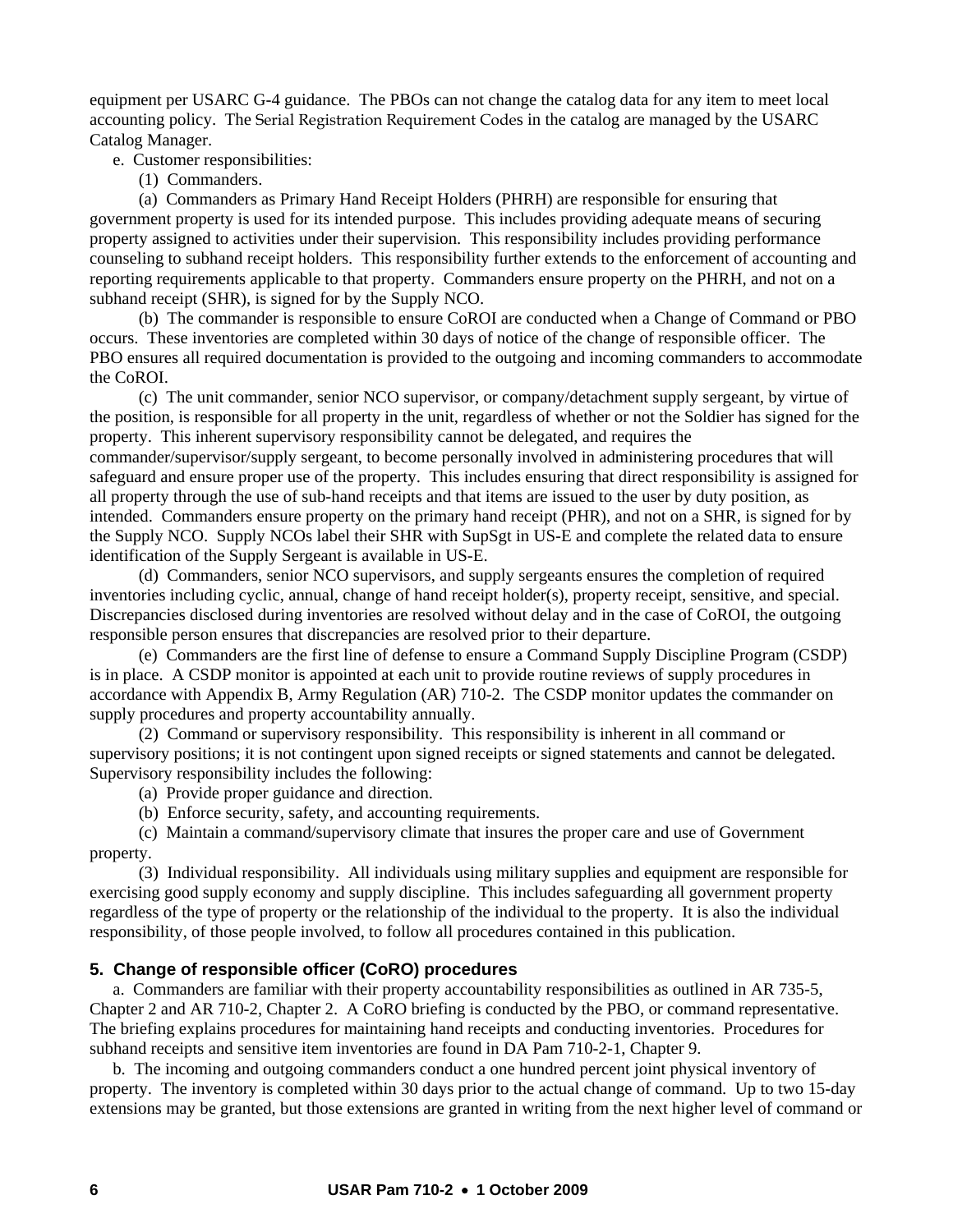supervision. The inventory, conducted in accordance with DA Pam 710-2-1, is completed prior to CoRO. At a minimum, the following are completed:

(1) Receive an updated copy of the unit PHR from the PBO.

(2) Ensure all hand or subhand receipts are updated.

(3) Ensure nonexpendable shortage annexes are updated.

 (4) Personally verify all NSNs and serial numbers. Vehicles with a USA registration number require both serial number and registration number validation.

(5) Check all items to make sure the item and their description on the hand receipt match.

(6) Count all items listed on the property records.

 (7) Check end items for completeness. Use the proper publication (technical manual (TM)) or Statement of Charges (SC)) to identify components.

(8) Report differences regarding property book items to the PBO.

 (9) All adjustment documents (i.e., Financial Liability Investigation of Property Loss (FLIPL), Cash Collection Vouchers/SC, Administrative Adjustment Report (AAR) etc.) are brought to the PBO at least 72 hours prior to the completion of the CoRO.

 (10) The PBO posts the changes and provides the incoming commander a clean, updated PHR for signature.

 (11) When the inventory is complete, the incoming and outgoing responsible person provides the PBO the following items:

 (a) Notice of Delegation of Authority Card (DA Form 1687) prepared in accordance with DA Pam 710- 2-1, listing individuals designated to receive equipment for the activity.

(b) Assumption of Command memorandum for the incoming commander.

 (c) Memorandum of inventory results listing discrepancies and adjustment actions required and completed.

(d) A PHR for equipment on-hand, with the original signature of the PHRH.

#### **6. Change of PBO inventory**

 a. Upon receipt of reassignment/attachment orders by an incumbent PBO, the command responsible for appointment appoints a replacement. The replacement is notified, at a minimum, 30 days prior to the scheduled departure of the incumbent, in order to conduct the change of PBO inventory.

b. The following items are accomplished to document completion of a change of PBO inventory:

 (1) Ensure all hand receipts have been updated and have current signatures of the hand/sub-hand receipt holders (dated within 6 months of the date of conduct of the inventory).

 (2) Ensure authorizations in PBUSE are reviewed and updated to the current LogTAADS, and CTA authorizations are based on current MTOE/TDA strength.

 (3) Ensure nonexpendable shortages are on a valid requisition. The requisition of an MTOE/TDA authorized LIN that is managed by Force Programs or DA G-8, does not require submission of a requisition for that LIN.

 (4) Personally verify all NSN's and serial numbers for vehicles not assigned to a hand/sub-hand receipt. Vehicles with a USA registration number require both serial number and registration number validation.

(5) Check all items to ensure the item and their description on the hand receipt match.

(6) Count all items listed on the property records and not on a valid hand receipt.

 (7) Check major end items to ensure all basic issue items (BII) and components of end items are listed on hand receipt, or hand receipt annexes. Use the proper publication (TM or SC) to identify components.

(8) Ensure all "Not on catalog" entries on hand receipts are researched and valid data entered in PBUSE.

 (9) All adjustment documents (i.e., FLIPL, Cash Collection Vouchers/SC, AAR, etc.) are posted and requisitions submitted for replacement of the item(s).

 (10) Ensure all administrative data in the PBUSE parameter files are correct, to include; unit name, unit address, DoDAACs, UICs, RICs, SFTP addresses, date of last inventory, INS Codes, and Property Book POC information.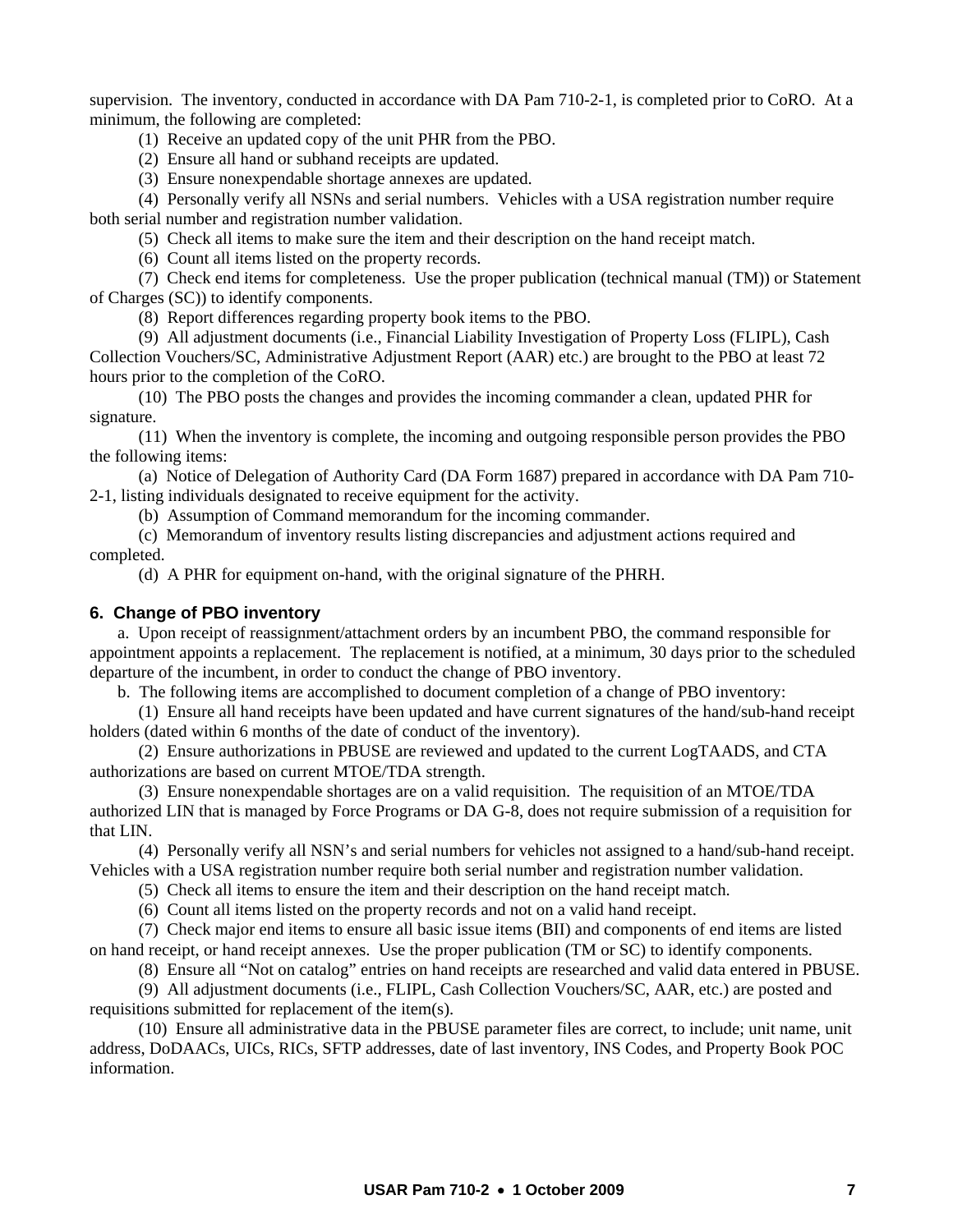#### **7. Issue procedures**

 a. Within 72 hours, receipts for issue of nonexpendable items are forwarded to the PBO. Preferred method is via electronic means, such as scanning and e-mailing. In the absence of electronic capabilities, the US Postal system may be used.

 b. Lateral transfers within the PBOs UTO should be directed and accomplished by the PBO and the unit supply sergeant. External lateral transfers require formal directives from the PBO or the G-4. A FAAST issued memo is the preferred method of documenting lateral transfers. A unit transfers equipment within the allotted time frame. Upon receipt of a directive to lateral transfer an item, the losing activity initiates a DA Form 3161 (Request for Issue or Turn-In) per DA Pam 710-2-1, post the transfer to the PBUSE suspense and notifies the gaining PBO of the incoming action. The DA Form 3161 is forwarded to the gaining activity. Upon receipt, the gaining activity PBO applies a property book document number from the document register to the DA Form 3161, signs, and returns the DA Form 3161 to the losing activity. The PBO posts transfers in accordance with the PBUSE End User Manual.

#### **8. Turn-in procedures**

- a. Types of turn-ins.
	- (1) Serviceable.

 (a) Organizational clothing and individual equipment (OCIE) excess with a condition code of A or B is turned in to the USARC OCIE storage facility in Ogden, UT. An Excel spreadsheet listing the items by UIC, LIN, NSN, Nomenclature, condition code, quantity, Acquisition Advice Code, and remarks, is prepared and forwarded to the USARC G-4, DMC, Supply Branch, ATTN: ARRC-LGD-T. Electronic input may be submitted to any member of the G-4 Supply Branch, who ensures the appropriate item manager provides disposition instructions. The OCIE with a condition code other than A or B is processed through to the supporting SARSS using a FAAST generated turn-in document. The supporting SARSS provides dispositions instructions via a material release order (MRO) according to AMC or DRMO needs. The OCIE placed in TAC C as excess to the reporting command, is reviewed by the USARC OCIE Item Manager, and disposition provided. Dispose of items of OCIE that are on the USAR Automatic Disposal List (ADL) once a requirement no longer exists or a replacement for the item is received.

 (b) Class II/VII MTOE/TDA excess is reported to the PBO for disposition. If an item is not authorized within the command, the PBO directs the unit to turn-in the property, complete with BII/component shortages list. If BII/component shortages exist and are not documented, adjustment documents are initiated in accordance with AR 735-5. The PBO validates all nonexpendable shortage annexes prior to turn-in. Turn-ins are processed through the supporting SARSS to the SARSS Retrograde Site (SRS). Location Map of SRS is at Appendix D. An MRO directing the item to be shipped is provided by the SARSS operator. Coordination for transportation funding is accomplished by use of the electronic CBL submission via FAAST. When issues arise in the CBL process, use the local chain of command to resolve prior to contacting the USARC Transportation Section. Equipment turned in to SRS does not require FMC/TM 10/20 repairs. It is shipped "As Is" and brought to the appropriate standard upon receipt of SARSS disposition instructions.

 (2) Unserviceable is defined as "Items either excess or within authorization having material defects, which render them unusable for their intended purpose and are uneconomical repairable." Unserviceable items are reported to the PBO for a turn-in document number. The PBO coordinates with DCS, G-4, DOC for a FAAST T\turn-in memorandum once all supporting documents are received. A certified Technical Inspection accompanies the request for turn-in. The PBO follows the FAAST authorization directive instructions to turn these items in to SARSS. The SARSS provides disposition of the item. The disposition flows through the area SRS (Appendix D) and coordination for transportation funding is accomplished by the use of the electronic CBL submission via FAAST. Disposition instructions for unserviceable equipment (condition code "F" or "H") are accompanied by the Technical Inspection documents. Equipment turned in to SRS does not require FMC/TM 10/20 repairs. It is shipped "As Is" and brought to the appropriate standard upon receipt of SARSS disposition instructions.

 (3) Found on Installation (FOI) are items found at an installation that are either serviceable or unserviceable and not listed on accountable property records. All FOI property are on accountable records prior to receiving disposition instructions.

b. Turn-in Excess (Property Book Items).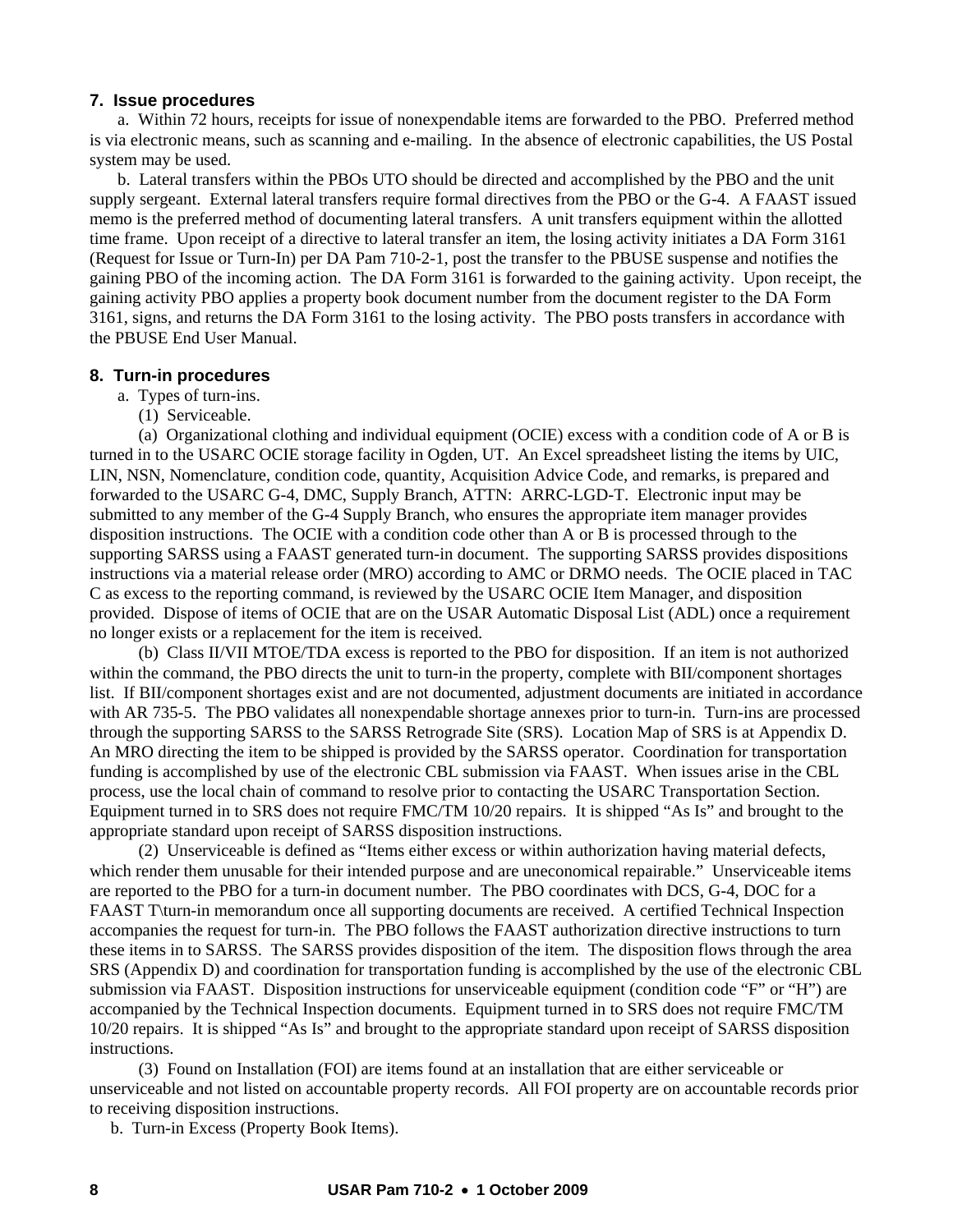(1) Excess due to an authorization document change may be retained if:

 (a) An on-hand asset is a valid substitute as identified on the substitute items list in Appendix H, SB 700-20, or is an appropriate in lieu of item in accordance with AR 220-1. When the item has a Logistics Control Code (LCC) of other than A, it may be retained until the authorized item is received.

 (b) A letter of retention is approved by the USARC G-4 and a copy of the approval is provided to the PBO.

(2) When disposition instructions are provided:

 (a) Turn-in the Stock Funded Item(s) within the prescribed suspense date through SARSS to the supporting SRS.

 (b) Procurement Appropriation (PA) funded items, turn-in within time line established by the turn-in directive through SARSS to the supporting SRS.

(3) A unit:

(a) Inventories item against current SC or TM when applicable.

- (b) Forwards a request for turn-in to the PBO via e-mail or US Postal Service.
- (c) Attaches all accompanying paperwork.
- (4) A PBO:
- (a) Verifies information on the request and accompanying documents from the unit.

 (b) If true excess, issues a FAAST Turn-in/Lateral Transfer directive for disposition of the equipment with appropriate suspense date (30 days for readiness; 60 days for excess) elimination.

(c) Assigns a PBO document number.

(d) Maintains copies of all approval documents.

(e) Returns documents to the unit.

# **9. Adjustment documents**

 a. The SC/Cash Collection Voucher (DD Form 362) is used when liability is admitted for loss, damage, or destruction of non-sensitive items of government property and the cost does not exceed one month's base pay. Also use this document as the first point of accountability in scenarios of lost, damaged, or destroyed property. The individual(s) should be given the opportunity to accept responsibility on this form before initiating a FLIPL. These documents are processed through the PBO for all non-expendables and for any item appearing on unit hand receipts. Process both documents in accordance with AR 735-5. Depreciation is allowed if the items were less than new when the loss or destruction occurred. When component items are listed on adjustment documents, the end item is identified on the form to permit posting the appropriate shortage annex. End items are identified, regardless of the type of adjustment document, in accordance with AR 735-5.

 b. The AAR (DA Form 4949) is used to make minor administrative adjustments in property book accounts only when there is no actual gain or loss of property. Army Reg 710-2 and DA Pam 710-2-1 provides guidance on correct use of AARs.

 c. Army Regulation 15-6, Procedures for Investigating Officers and Boards of Officers investigation, may be used to support a FLIPL.

 (1) When investigations conducted in accordance with AR 15-6 are used to support FLIPL findings, the original of the DA Form 1574 is clearly identified as the support investigation documentation and attached to the DD Form 200 as an exhibit.

(2) Investigations using AR 15-6 are processed through the same channels as FLIPLs.

 (3) If the investigation determines that government property has been lost, damaged, or destroyed, a DD Form 200 is prepared so adjustments may be made to property records. The completed AR 15-6 (DA Form 1574) may be attached to the DD Form 200 in support of the FLIPL.

 (4) Assessment of pecuniary liability may not be made on an AR 15-6 investigation. To accomplish this, attach DD Form 200 completed in accordance with AR 735-5.

d. The FLIPL (DD Form 200).

(1) A FLIPL is required when the conditions of AR 735-5 are met.

 (2) The FLIPL s is initiated per AR 735-5 after discovery of loss, damage, or destruction of property, (not later than 75 days after discovery of loss) and forwarded to the PBO. A letter of lateness is required for investigations delayed more than 75 calendar days. The FLIPLs are properly prepared prior to arriving at the PBO. When property is lost, damaged, or destroyed by a hand receipt holder or sub-hand receipt holder, the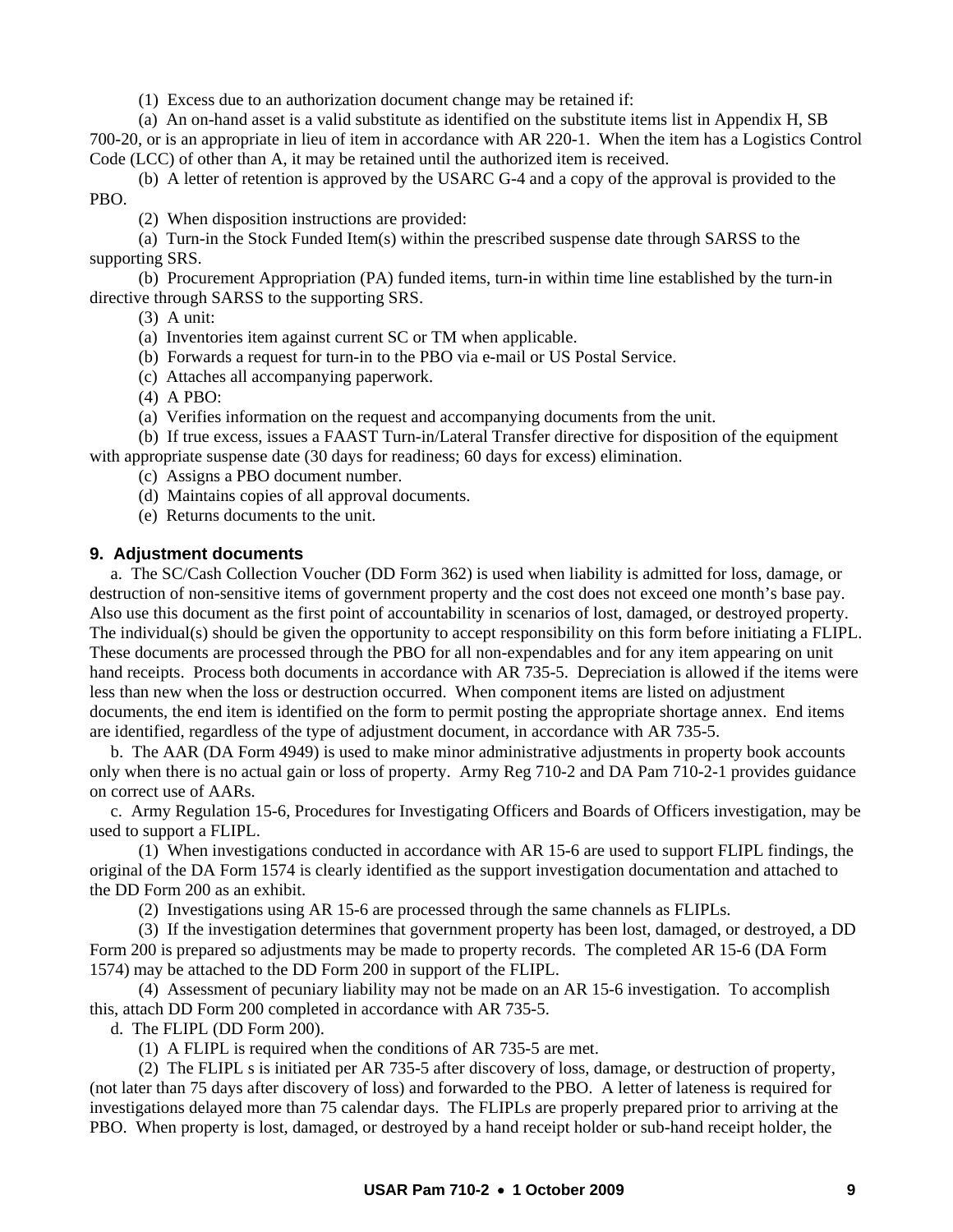first exhibit should be a DD Form 362 (Statement of Charges) with the comment in the signature block that the individual refused to sign. Submit two copies of a shortage annex (DA Form 2062) and memo requesting replacement of surveyed items, with the FLIPL, for nonexpendable component shortages.

 (3) A thorough review of all FLIPLs is conducted by the PBO to ensure compliance with AR 735-5. For lost or destroyed items, a document number is assigned by the PBO and placed in the appropriate block of the DD Form 200. The PBO posts the document and provides the PHRH with a new PHR for signature.

 (4) DD Form 200, Financial Liability Investigation of Property Loss, and DA Form 7531, Checklist and Tracking Document for Financial Liability Investigations of Property Loss, are submitted in three (3) copies. Original and one copy are returned to the approving authority, one retained by the PBO in the supporting document file.

 (5) Property listed on a FLIPL, or other adjustment document which is recovered, is processed in accordance with AR 735-5. Adherence to these procedures are closely monitored.

 (6) When expendable, durable, and nonexpendable components are listed on the same FLIPL, nonexpendables are identified by placing an "N" at the end of the National Stock Number. This procedure permits easy identification of items to be processed by the PBO versus those processed by unit supply personnel on the expendable/durable document register. Identification on non-expendables is essential to ensure proper credit is established on shortage annexes.

 (7) When parts of an end item (i.e., a hand guard on a weapon or a fender on a vehicle) are damaged, these items should not be listed separately in the FLIPL. Only the end item should be listed and the estimated cost of damage (ECOD) dollar value entered on the DD Form 200. A listing of the damaged parts is reported on the ECOD which is attached to the FLIPL as an exhibit.

#### **10. Quarterly hand receipt verification procedures**

Once each quarter (NLT 25 Oct, Jan, Apr, Jul), the PBO generates an electronic PHR for each UIC. The PBO provides the commander, NCO supervisor, or supply sergeant, as applicable, a copy of all change documents as they are generated and posted. Each PHRH reconciles this document with the on-hand working document to ensure the PBO and PHRH are in agreement. This process completes the quarterly hand receipt verification and is due to the PBO NLT the 5th of the month following its generation by the PBO. Any discrepancies discovered are resolved with the supporting PBO and a new document generated as required.

 a. Quarterly hand receipts are issued with an accompanying memorandum for record (MFR) from the PBO stating instructions.

 b. The quarterly hand receipt is verified with the supporting PBO prior to signing. This procedure is used to update all transactions applied to a unit's hand receipt in a given 90 day period. It ensures that all debits and credits are posted, shortages are placed on request, and excesses are disposed of properly. Additionally, it acts as a tool to ensure accuracy between the quantity of equipment on-hand in a unit and the quantity recorded on the Property Book. When properly conducted, the verification prevents deterioration of audit trails that may occur over long periods of time. It provides the most expedient method of accurately verifying assets at a specific point in time. This information is particularly important during unit status reporting and it prevents an accumulation of discrepancies a commander/PHRH would have to resolve if these problems were allowed to persist for longer periods. Work copies from the previous quarter are kept on file. Transactions are posted to the working copy as they occur and are used to verify entries on the new hand receipt.

c. Procedures applicable to the quarterly hand receipt verification.

 (1) Upon receipt of the PHR from the PBO, the Supply NCO reviews all transactions that occurred during the past 90 days and ensure the transactions are posted accurately. This review includes any and all actions that affect the hand receipt (e.g., turn-ins, lateral transfers, issues, etc.) and non-document number initiatives (i.e., changes to authorization documents, etc.) that were posted to the unit work copy.

 (2) The Supply NCO reviews the new and old hand receipts for the commander prior to the suspense date  $(5<sup>th</sup>$  of the following month). Documents initiated as a result of the Cyclic and Sensitive item inventories are resolved with the PBO during the hand receipt signing.

 (3) Once a transaction is processed it is considered complete and suspense documents may be filed or destroyed.

 (4) All transactions that did not process are called to the PBO's attention for applicable input and data changes. Suspense documents in supply files are used to resolve differences with the PBO.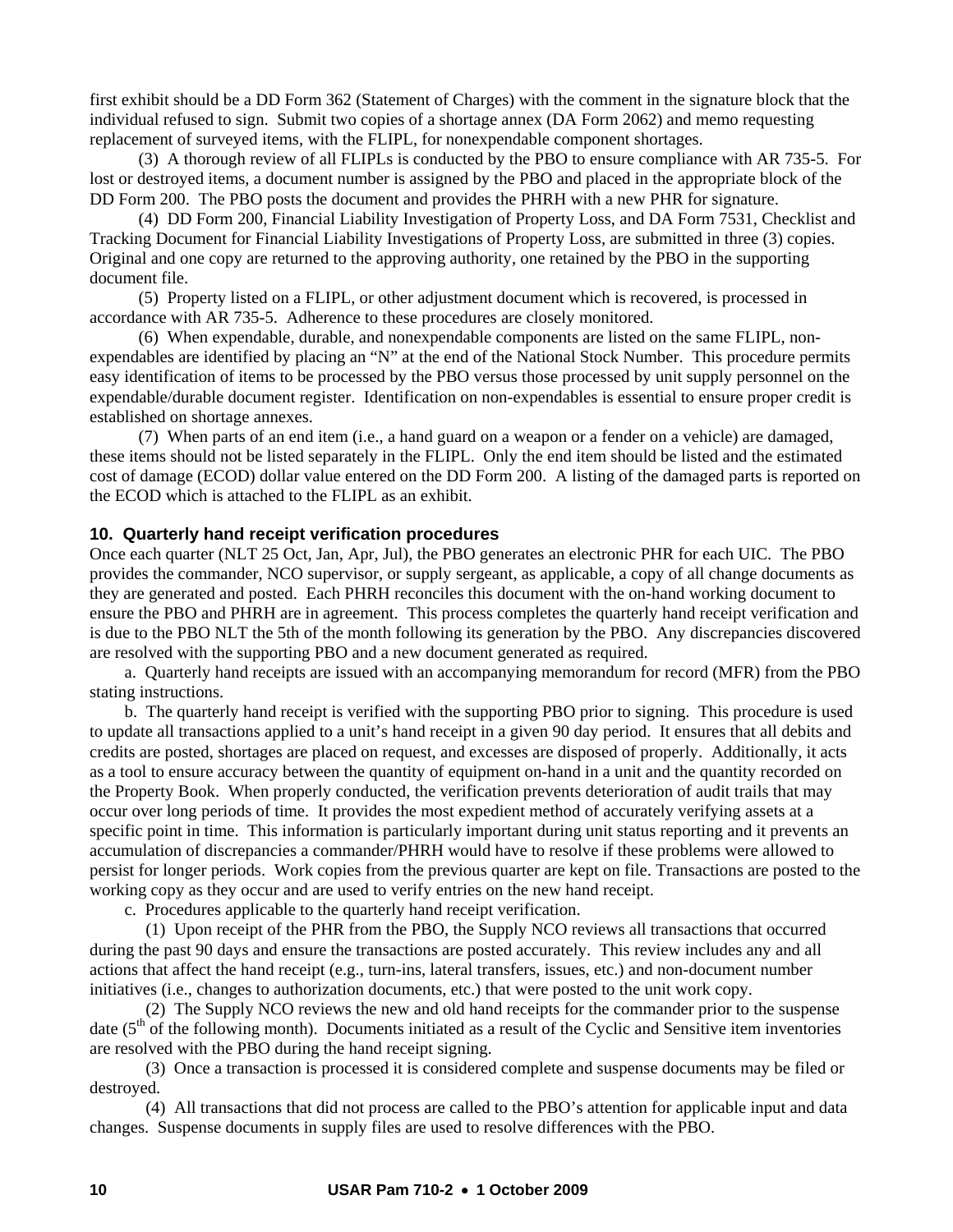(5) The commander signs the original copy of the hand receipt on the scheduled date (NLT the 5th of the following month). During this period, the commander will be able to question supply or property book personnel on any transaction affecting the hand receipt with which he/she may be concerned.

 (6) Although the cyclic and sensitive item inventories are not directly related to the quarterly hand receipt verification process, actions required by the inventory results are processed during the verification process and are included in the hand receipt validation. This is done so all documents supporting the Property Book reflect current information.

 (7) Concurrent with signing the hand receipt, the commander also signs the Cyclic/Sensitive Item inventories NLT the 5th of the following month. The unit also maintains a copy of those documents.

 (8) When unit commanders are not available to sign the PBUSE hand receipts in time to meet the scheduled suspense date, an MFR signed by the Supply NCO is prepared. The inclusive dates and circumstances of the absence are included on the MFR. The MFR arrives at the supporting PBO not later than the suspense date of signing the hand receipt. Supply NCOs are not routinely permitted to sign the hand receipt or Cyclic Inventory and Sensitive Item Inventory. Failure to meet established suspense dates to sign hand receipts for which no written explanation is provided is an item of interest during command logistics reviews.

#### **11. Cyclic inventories**

 a. Cyclic inventories may be used in lieu of annual responsible officer inventories. This allows commanders to inventory a portion of assigned property on a periodic basis rather than all property being inventoried at once, on an annual basis. The intent is to ensure that 100% of all property is physically inventoried at least once each year. Commanders have the opportunity to review internal management of their property and resolve issues before problems develop or before the problems are revealed during a change of command inventory.

 b. When the Cyclic Inventory process is used, PBOs produce a monthly Cyclic Inventory Listing from PBUSE. This listing contains all information necessary for accomplishing a complete and accurate inventory. The listing is forwarded by the PBO NLT the 25th of each month to the PHRH. The use of a Cyclic Inventory may include identification by the PBO to inventory all OCIE during a specified month or inventory all equipment stored at an ECS during a targeted month. If a commander desires to use the Cyclic Inventory procedure, there is a memorandum in the supporting document file at the property book level to indicate what items are inventoried and when. The end result is a 100% physical inventory of all property listed on the PHR. Otherwise, the Annual Responsible Officer Inventory Procedures are used. The procedures are the responsibility of the PHRH to conduct a 100% inventory of the property that he/she signed for within a year of his/her command; he/she can do it as 10% monthly, 25% quarterly, or a 100% yearly.

 c. Hand receipt holders certify that the listed items have been properly inventoried by signing the listing. The signed certification is provided to the PBO and is due NLT the 5th day of the following month.

d. The PHRH certifies the inventory was conducted during the month that the inventories were scheduled.

e. Specific procedures to be followed.

(1) Notify sub-hand receipt holders of when and how the inventory is to be conducted.

(2) Ensure the make, model, and item descriptions of all inventoried items are accurate.

 (3) Check the condition of all items and report damaged equipment to maintenance personnel after the item (and applicable components) has been inventoried. Items already in maintenance must be physically verified by validating the work order with the maintenance support activity.

 (4) Check items for completeness against the current TM/SCs and ensure the correct publication data is annotated on all subhand receipt shortage annexes and/or component hand receipts. Any components authorized, not on hand and accounted for on the applicable shortage annex/components hand receipt, are verified as being on a valid request. Any components authorized, not on hand and not accounted for on the applicable shortage annex/components hand receipt, are adjusted in accordance with AR 735-5, and then subsequently placed on request. In accordance with AR 710-2, paragraph 1-9, funding shortfalls that prevent requisitioning of these shortages, is supported by a memo of funds constraint from the next higher command. This memorandum is on file at the unit and next higher command level. Ensure that all component shortages are accurately reflected on both shortage annexes and on component lists. The document number of the adjustment document should be entered on the replacement document in ink, and the document number of the replacement request is entered on the adjustment in pencil. For nonexpendables, these entries are made by the PBO. For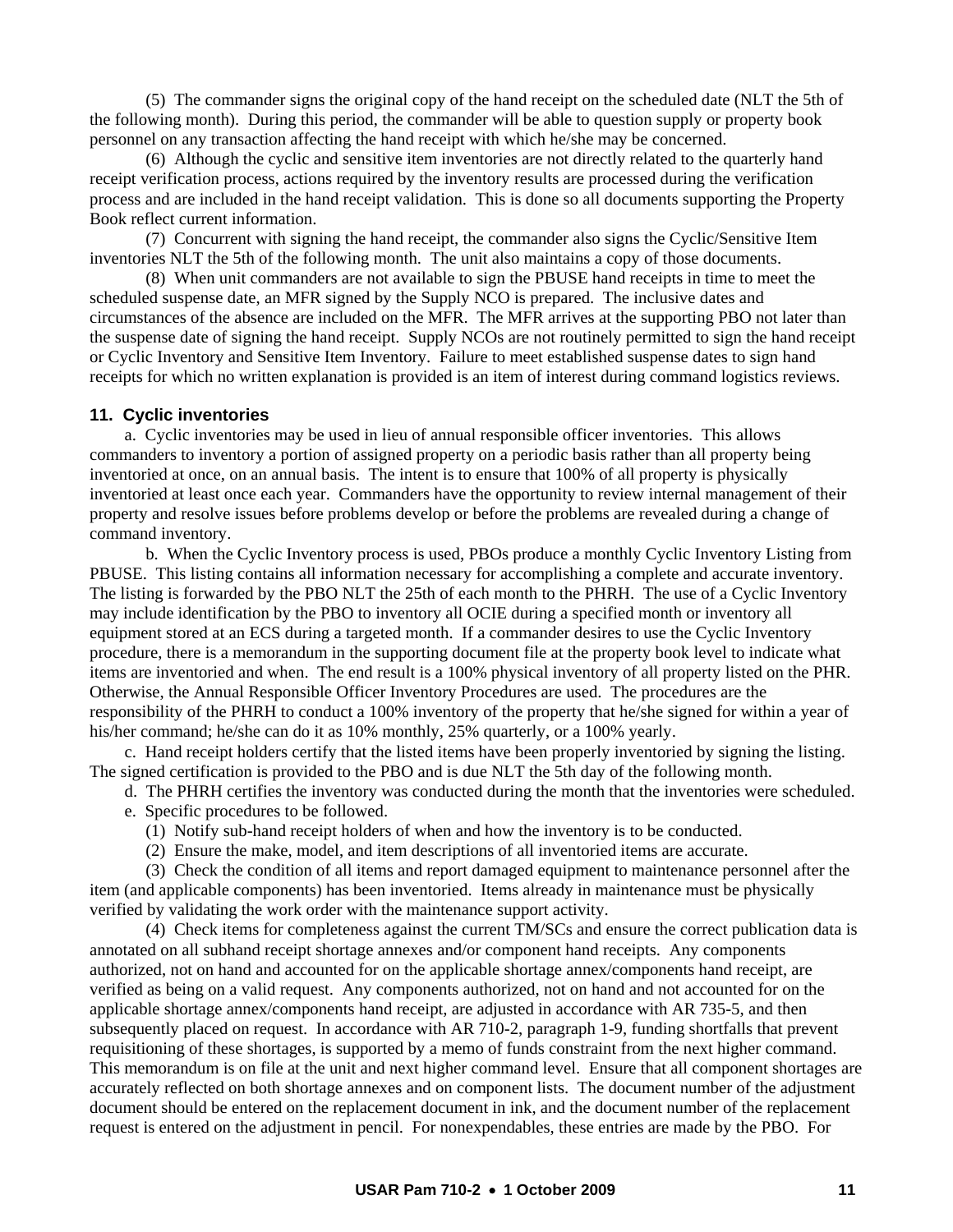expendable and durables, these entries are made by personnel maintaining the expendable/durable document register.

 (5) Ensure that all FOI property is picked up on the hand receipt, and then turned in to the supporting SRS if not needed within the command.

(6) Identify and submit cancellation request (AC1) for excess due-ins.

(7) Verify all NSN, serial/registration numbers.

 f. After the inventory has been completed, causative research is done at the unit level on all discrepancies discovered during the inventory. This causative research is also done with the PBO/MMT during the monthly hand receipt verifications. Actions required and initiated as a result of this research -

(1) The AARs for all makes, models, SNs, or other administrative deficiencies.

 (2) Adjustments to subhand receipts, shortage annexes and/or components if a like item is found short at one subhand receipt holder but excess at another.

 (3) Report and subsequently turn-in or lateral transfer all excess property upon receipt of guidance from the PBO.

(4) Adjust all remaining shortages not on valid due-ins.

(5) Submit requisitions for shortages not on valid due-in.

(6) Submit requests for cancellation of all excess due-ins.

 (7) Ensure all adjustments are accurately reflected on subhand receipts, shortage annexes, and component lists.

(8) Initiate SC, Cash Collection Vouchers, or FLIPLs, for discrepancies inventories.

 g. Supply personnel ensures completed documents are included in the monthly verification of the hand receipt as scheduled with the PBO. This ensures all inventory requirements have been met and the results of the inventory are accurately posted to the PBUSE hand receipt and/or nonexpendable shortage annexes. The result of the cyclic inventory is reported to the PBO on the automated printout provided. This listing states which LINs have been inventoried and contains a list of the adjustment documents, if any, submitted to correct the discrepancies. When discrepancies are revealed during the inventory, adjustment documents are appended to the listing for immediate processing through the PBO Team. Failure to turn the adjustment documents in along with the signed verification results in rejection of the cyclic inventory results until these documents are prepared. The cyclic inventory list contains a statement indicating all discrepancies have been accounted for in accordance with AR 735-5 and signed and dated by the PHRH or unit supervisor.

h. Discrepancies disclosed during inventories are adjusted prior to the signing of the hand receipt.

#### **12. Sensitive item/weapons inventories**

 a. Sensitive items inventories are conducted by serial number quarterly to ensure accountability of critical items such as weapons, ammo, or highly pilferable items. Under PBUSE, a Sensitive Items List is produced quarterly. Verification that sensitive items have been inventoried is accomplished by completing and signing the Sensitive Items List. Extensions for sensitive item inventories are not allowed. Discrepancies noted during sensitive item inventories require immediate notification of command via submission of a Serious Incident Report (SIR) in accordance with AR 190-45, Law Enforcement Reporting.

 b. Monthly physical inventories are conducted for weapons and ammunition. Each time the keys for the arms vault are exchanged, a visual count of weapons is recorded.

c. Conducting the sensitive items inventory.

 (1) The inventory is conducted by the commander/hand receipt holder, or designated representative. Inventories are required every ninety (90) days with the date of the last inventory used to determine the date of current inventory. Normally the same items are inventoried each occasion, unless the unit's authorization document changes or there is a change in CIIC code in the Army Master Data File. Sensitive items on-hand, but not recorded on the listing, are written in during the inventory.

(2) The following specific procedures are:

 (a) Sub-hand receipt holders are notified when the inventory will be conducted. This includes any items requiring inventory that are hand receipted to an ECS or other USAR storage facility. The storage facility provides inventory results for these serial numbered items.

(b) Makes, models, and item descriptions of all items inventoried are accurate.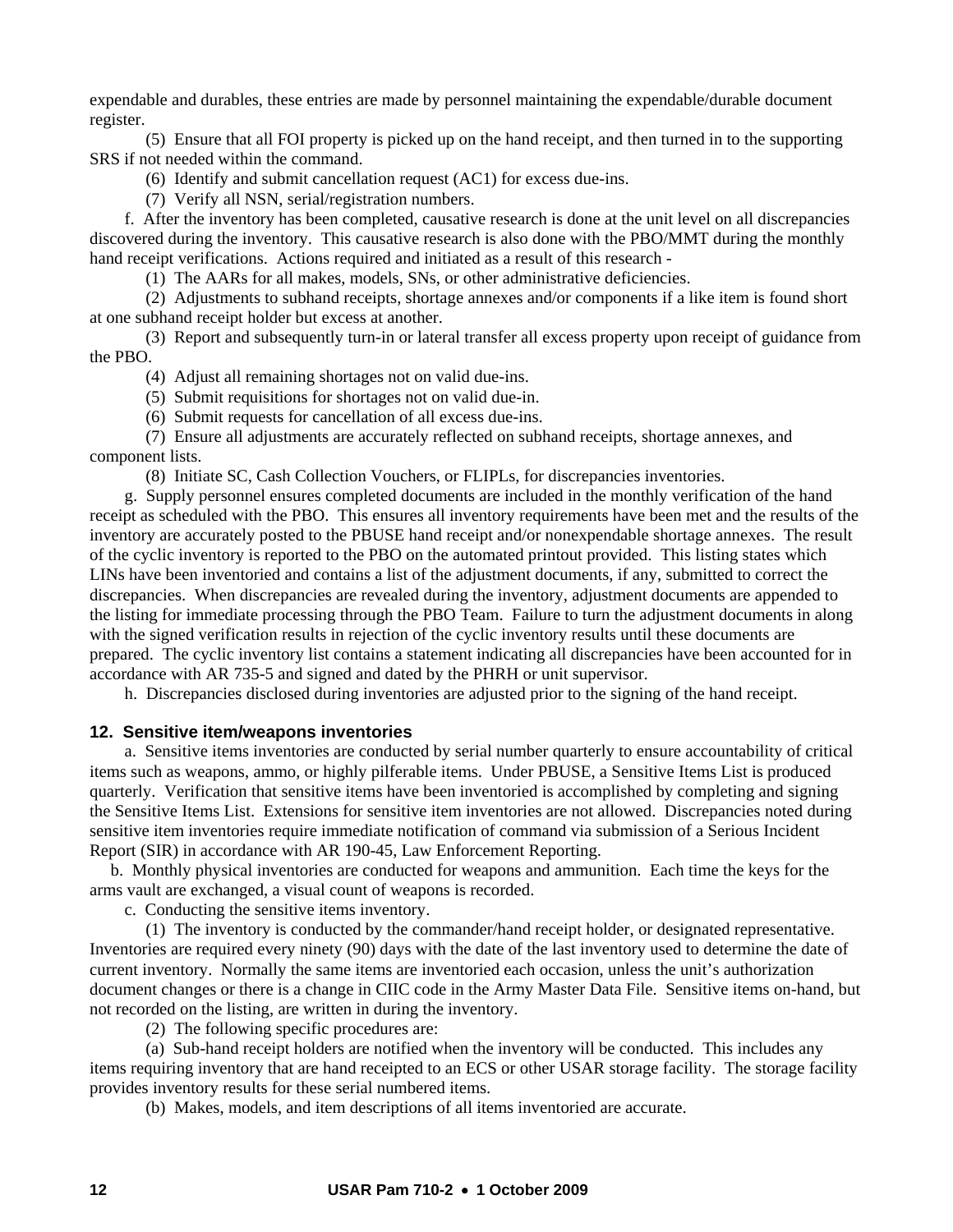(c) The condition of all items are checked and damaged equipment reported to maintenance personnel. After the items on hand have been inventoried, items already in maintenance must either be physically verified or the job order request validated.

 (d) Items for completeness are checked against the applicable TM/SB and the correct date on the publication is annotated on all subhand receipt shortage annexes/component hand receipts. Any authorized components which are not on hand and are listed on the applicable shortage annex/component hand receipts, is verified as being on valid request. Any authorized components which are not on-hand and are not listed on the applicable shortage annex, is adjusted in accordance with AR 735-5, requisitioned, and an entry reflecting the shortage entered on the shortage annex. Ensure that shortages are accurately reflected on pertinent supply documents. The document number of any adjustment documents should be entered on the requisition for replacement in pencil and the document number for the replacement item should be entered on the adjustment document in ink.

(e) All excess end items and components are reported to the supporting PBO for nonexpendable items.

(f) Cancellation requests are identified and submitted for all excess due-ins.

 (g) All serial/registration numbers are verified. Serial/registration number errors that cannot be attributed to posting errors are adjusted in accordance with AR 735-5.

 (3) After the inventory is completed, causative research is performed at the unit level on all discrepancies discovered during the inventory. Research is performed with the PBO during the quarterly hand receipt verification. Based on this research the unit initiates the following actions:

 (a) The AARs are initiated for all minor discrepancies of sizes and models (same LIN). Discrepancies of make or entire serial numbers require the initiation of a FLIPL.

 (b) Adjustments are made to subhand receipts, shortage annexes/component lists on like item(s) that are found short at one subhand receipt holder, but are excess in another.

(c) All FOI items are processed in accordance with AR 190-11, DA Pam 710-2-1.

 (d) Excess is reported and subsequently turned in or laterally transferred, based on guidance from the PBO.

(e) All remaining shortages are adjusted in accordance with AR 190-11, AR 735-5 and DA Pam 710-2-

(f) Request is submitted for issue for all shortages not on valid due-ins.

 (g) Unit supply personnel notifies the PBO when equipment, with a valid requisition, is no longer authorized. If the PBO does not require the item in another unit, a request for cancellation of the request is submitted.

 (h) All adjustments to applicable subhand receipt, shortage annexes/component hand receipts reflect all adjustments.

 (4) Once all actions have been completed, the commander signs the original copy of the inventories and forwards to the PBO. This ensures all inventory requirements have been met, and the results on the inventory are accurately posted to the PBUSE hand receipt.

#### **13. Non-expendable item request**

1.

 a. Stock Funded (Operation Maintenance Army Reserve (OMAR)) organizational MTOE or TDA equipment are ordered with funds provided to the PBO by the chain-of-command. The PBO validates equipment requirements prior to ordering. This validation precludes an unnecessary expenditure of funds. Requests for CTA equipment are charged to the appropriate APC. Stock funded items may be identified by checking the MATCAT Code on the FEDLOG. If the second character is numeric, it is (OMA) Stock funded. If the second character is alphabetic, it is a PA item. Request for nonexpendable items are validated by the supporting PBO. Verification includes issuing a Property Book document number by the PBO for all authorized purchases. This includes SARSS requests and local purchase requests with the IMPAC or contracts.

 b. The PBO is responsible for ensuring that all PA funded organizational equipment authorized by an MTOE or TDA is either on hand or on requisition. The PBO ensures that this is accomplished by continuing to review hand receipt balances daily. As changes to either on hand balances or equipment authorizations occur, actions are initiated to keep equipment balances in agreement with authorizations.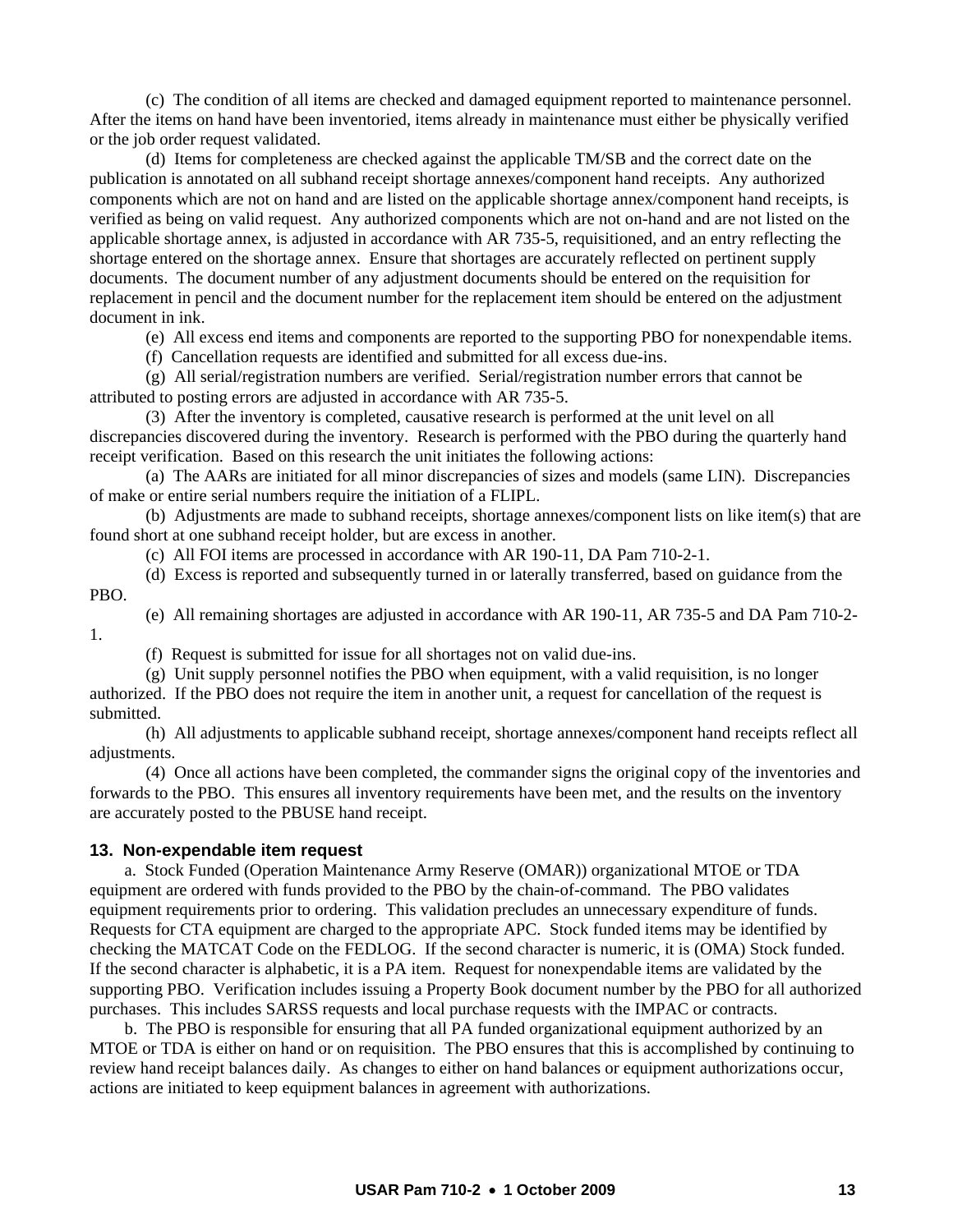c. Requests for stock funded MTOE or TDA authorized items are prepared by each PBO. Requests to procure CTA items are submitted to the supporting PBO in a memo via electronic means, when possible. The requests are signed by the commander.

d. The appropriate PBO assigns a document number to all nonexpendable requisitions.

 e. Requisitions are assigned Priority Designators (PD) as stated in DA Pam 710-2-1. All high priority (HP-01-05) requests initiated by a unit are signed by the commander.

 f. Status on request for nonexpendable items is received and maintained by the applicable PBO from the supply source. Documents showing cancellation or rejection of requisitions are retained by the supporting PBO in accordance with AR 25-400-2 (The Army Records Information Management System (ARIMS)) requirements.

 g. Requests for cancellation of nonexpendable CTA items due-in, but no longer required, are forwarded to the appropriate PBO. Cancellation requests are filed in the supporting document file.

 h. The status of requisitions for items are indicated on each unit's Due-in Listing and A0\_ Active Trans History/Document Register Listing in PBUSE. Status is posted, at a minimum, weekly. In the absence of an assigned Unit Supply Sergeant, the PBO pulls the status weekly and posts to the US-E system.

i. The SARSS Reconciliation are completed by all users on a monthly basis.

#### **14. Receipt and issue of property book item**

 a. Receipt of Property. All items requested by a unit through the PBO should be received at the unit address. In some instances, shipments may be received at the PBO address. When received at the PBO address, the item is in-processed and forwarded to the requesting unit.

 b. Documenting issues using DD Form 1348-1A/-2 (Issue Release/Receipt Document (-2 with Address Label). Upon receipt, activities verify the item to be what was ordered, the serial number (if applicable), Model Number, and other identifying features. The DD Form 1348-1A/-2 is signed and forwarded to the PBO within 72 hours of receipt. On occasion, items are received without documents. In those instances, a DD Form 250 (Material Inspection and Receiving Report) is needed, per DA Pam 710-2-1, and forward to the PBO using the same time line as stated for DD Form 1348-1A/-2.

 c. Discrepant Shipments. There are various types of discrepant shipments such as items that were not requested, items received which are defective, items received with a discrepant quantity, and items received which are not required by the unit. Units are to sign for all shipments arriving at their location. After receipt of the items, follow procedures in AR 710-2, AR 735-5, and DA Pam 710-2-1, except that prior coordination is always made with the supporting PBO.

#### **15. Lateral transfers**

a. Lateral transfers are initiated in two ways:

(1) By USARC directed lateral transfer memorandum using FAAST.

 (2) By a PBO to transfer excess equipment within the command to fill an authorized shortage in the immediate down trace UTO in PBUSE. The action may be supported by a FAAST directive memo when commercial transportation is required, or a simple PBUSE lateral transfer completed by the system when no external support is required to affect physical location of the equipment. The transfer is a coordinated effort between the PBO and the organizations concerned.

 b. Preparation instructions for use of DA Form 3161 for lateral transfer action are contained in DA Pam 710-2-1. Lateral transfers are limited to one line item number (LIN) per document number.

 c. Once initiated, lateral transfers are completed within the suspense date assigned by the transfer directive. Current publications are used to perform accurate inventories prior to the transfer. Shortage annexes and component lists currently in use with the equipment are used to conduct the inventory. Criteria for lateral transfers is outlined in AR 710-2 and DA Pam 710-2-1, para 3-18 and 3-19.

 d. Once completed, the gaining unit is responsible for returning the signed original copy of the lateral transfer to the losing PBO. When lateral transfers involve more than one PBO, the gaining unit returns a copy to the gaining PBO and the signed original to the losing PBO. The transfer is not complete until the FAAST lateral transfer number is posted "Completed" in the FAAST Lateral Transfer Log.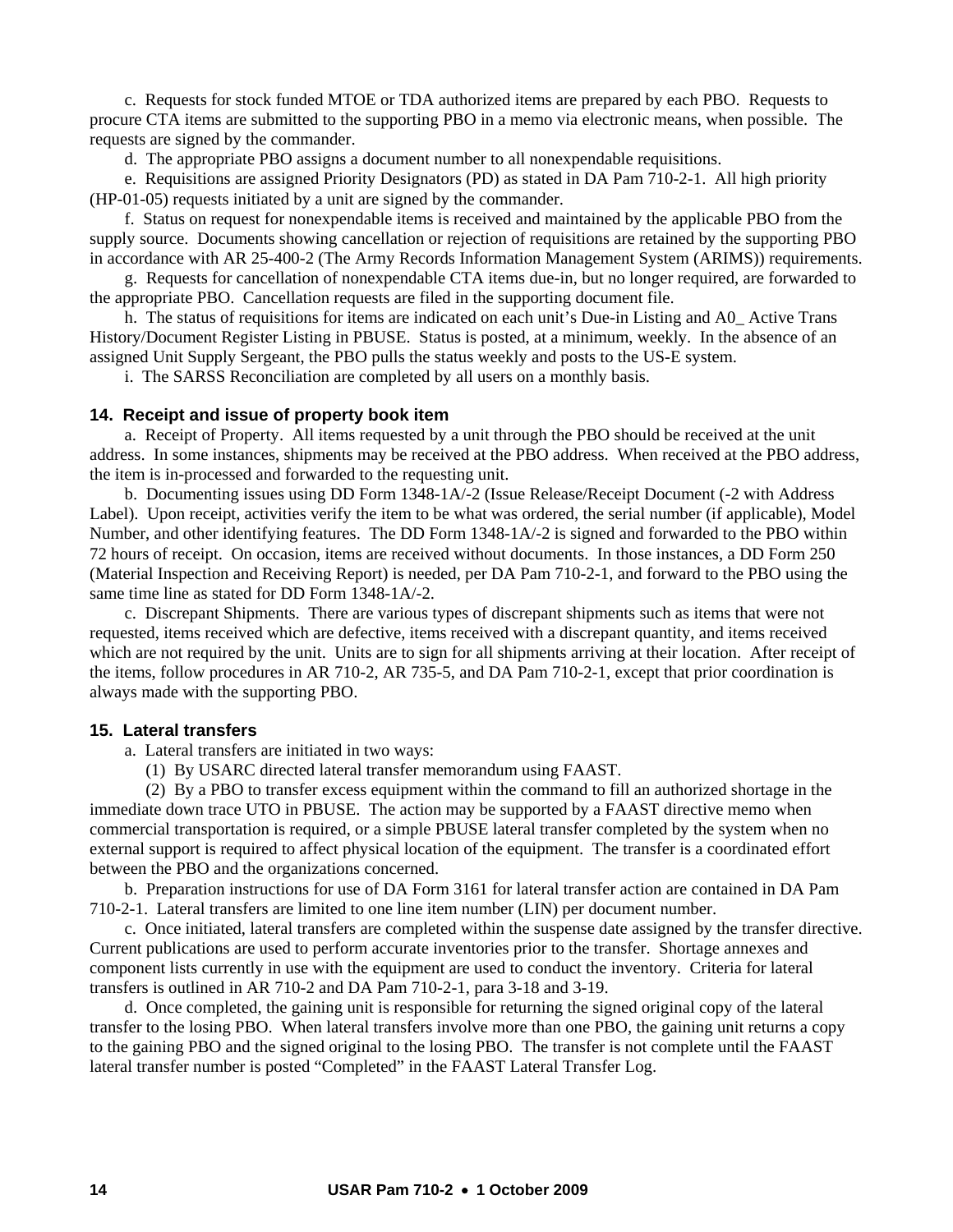# **16. Temporary loan of equipment**

Temporary loans of equipment, from other than an ECS, require written approval through the PBO and the PBO's chain of command. Temporary loaned equipment must be at the same or better condition, upon return, as when borrowed. The borrowing unit commander is responsible for ensuring the required relief from responsibility documents (which result from the loan) are initiated in accordance with AR 735-5.

# **17. Direct delivery receipt**

 a. When supplies or equipment are delivered directly to activities, the items should be checked immediately for completeness and serviceability. A legible copy of the receipt document and DD Form 250 are retained and delivered to the supporting PBO within 72 hours of receipt. Accountability can then be established on the unit's hand receipt.

 b. Shipment discrepancies should be handled in accordance with DA Pam 710-2-1 and AR 735-5. In all such instances, close coordination is made with the supporting PBO.

#### **18. Local purchase**

 a. Local Purchase procedures are used for those items identified with an "L" in the acquisition advice code column on the FEDLOG or for those items not on the FEDLOG. Other acquisitions using local purchase procedures are processed only as an exception. Guidelines in AR 710-2, paragraph 2-6 apply.

 b. All locally purchased items are accomplished through close communication with the supporting PBO. Request for a nonexpendable item is processed through the PBO for assignment of a Property Book document number. This document number contains the appropriate DoDAAC, the Julian date prepared, and a serial number from the appropriate serial number series assigned by the PBO. Assignment of document numbers from other sources is not authorized.

# **19. Command supply discipline program (CSDP)**

The commander is responsible for the CSDP. In the absence of logistics support personnel, the PBO or Senior Supply NCO, on behalf of the commander, conducts annual CSDP reviews. Army Regulation 710-2, Appendix B, is used as the baseline for the reviews. Results are briefed to the CSDP Monitor within 30 days following completion of the review. Follow-up reviews are scheduled within 90 days for units rated "No-Go" in two or more categories of the review. The senior logistics representative maintains a schedule for all reviews. Schedules are announced NLT 180 days prior to the review.

# **20. Property accountability adjustment data-report (PAAD-R)**

The PAAD-R is prepared by the G-4/S-4 at each Major Subordinate Command and forwarded to the USARC G-4. In the absence of senior logistics personnel, the PBO or MMT prepares the report. Subordinate commands complete a USARC Form 6-R at the approving authority level. Preparation of the report is in accordance with USARC Regulation 735-1. Reports are due NLT 1 February, 1 May, 1 August, and 1 November.

#### **21. Management of units during carrier status**

Upon receipt of a permanent order that includes the UIC for a new unit and indicates the unit is in a 24 month carrier status, duly appointed PBOs are authorized to build unit header files in PBUSE. Once the unit headers are in PBUSE, PBOs can build authorizations in PBUSE for MTOE, TDA and CTA equipment. Use PBIC 2 for OCIE, 4 (TDA), or 8 (MTOE) with TAC B to build these authorizations. This action creates an authorization for many of the excess items of equipment generated due to Transformation. After crossleveling equipment into these authorizations, PBOs should print updated hand receipts for the UIC each time equipment is added. Printing new hand receipts provides a resource to identify assets in the UIC if the LOGTAADS overlay erases the data.

#### **22. Management of excess equipment**

The PBO ensures all excess equipment is identified as early as possible. Reviews of current and future MTOEs are an ongoing process in order to manage equipment resources. The PBO completes the following procedures to ensure excess equipment is reallocated in the most expeditious manner. The PBO -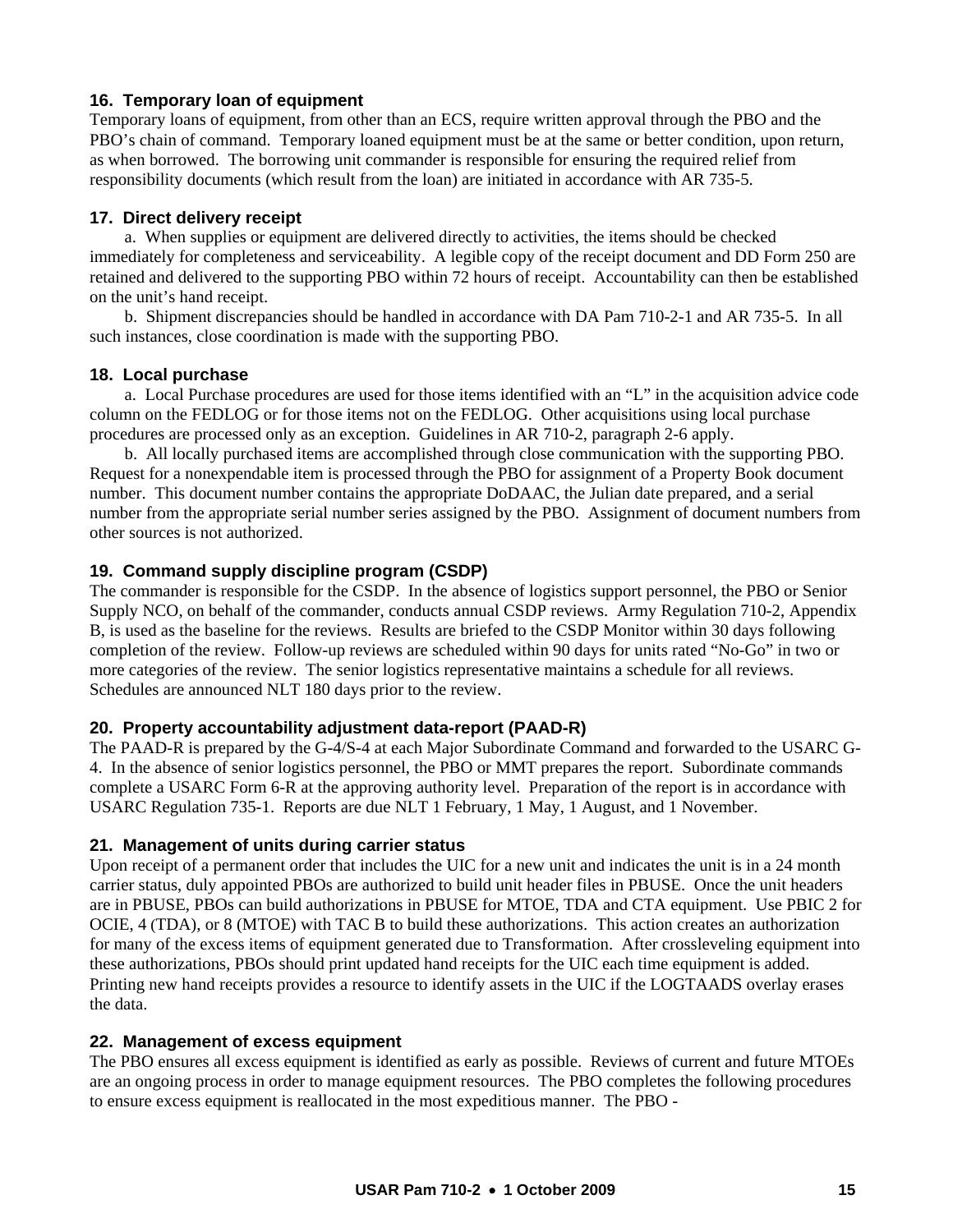a. At all levels, ensures equipment is accounted for under a valid UIC. If an inactivated UIC has equipment in PBUSE, PBOs transfers the equipment to the next higher active UIC of the original C2.

b. Ensures equipment is internally cross leveled to the maximum extent possible.

c. Ensures equipment on the ADL, and no longer needed, is turned-in.

d. Ensures equipment storage location or ECS Code is recorded accurately.

 e. Ensures pure excess equipment is as early as possible and the USARC G-4, DOC is aware of the redistribution requirement.

f. Can use LogDAT as a management tool to identify excess equipment.

# **23. Accountability of equipment during mobilization**

Upon mobilization, units are issued a derivative unit identification code (DUIC) for the home or rear detachment of the parent UIC. The home or rear detachment UICs last two digits are changed to correspond with the characters listed in this publication at Appendix E, and contain the first four characters of the parent UIC. To the extent possible, DCS, G-3/5/7, assigns home/rear detachment UICs as reflected in the chart at Appendix E. Due to the numerous assignments of DUICs, some may have differing DUICs. The home or rear detachment UIC is used to account for the left behind equipment (LBE) by the mobilizing unit. The PBOs separate the LBE from the equipment deploying with the unit in PBUSE. The LBE is placed in PBUSE in the DUIC identified for the home or rear detachment and placed under the control of the PBO. Equipment identified as LBE and placed in PBUSE against the DUIC of the home or rear detachment is placed in Type Authorization Code (TAC) "G."

# **24. Inactivation of units**

Upon receipt of Inactivation Orders, PBOs begin placement of all assets on-hand for the inactivating UIC. The next higher command of the unit inactivating supervises the inactivation process. Upon completion of all redistribution of equipment; validation of cancellation of requisitions in the wholesale supply system; request for realignment/turn-in of the unit DODAAC; and publishing of the zero balance memorandum to LOGSA; a memorandum of certification is published and signed by the responsible S-4 or PBO. These actions are completed no later than EDATE of the inactivation order. The certification memorandum is subject to inspection during CSDP evaluations.

# **25. Equipment concentration site (ECS) storage**

The flow of equipment into and out of an ECS for storage is covered in USARC Regulation 740-1, para 2-3, Procedures. The PBOs are involved in the processing of equipment into and removal from, an ECS. The PBUSE transactions for recording of an ECS code are intense and are completed by the PBO. Accurate recording of ECS codes is an item of special interest and is reviewed during CSDPs at all levels.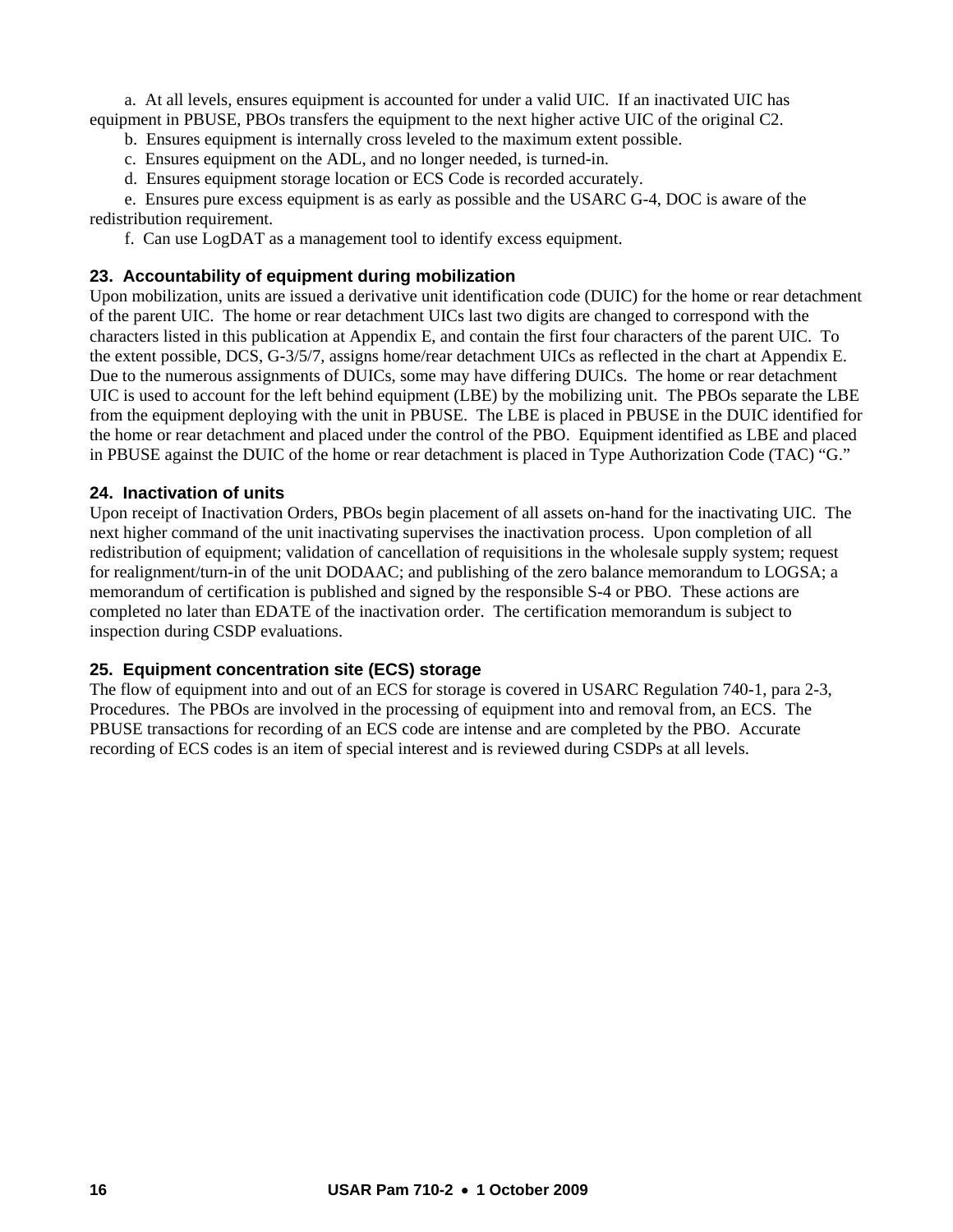# **APPENDIX A References**

#### **Section I Required Publications**

AR 710-2 Supply Policy Below the National Level

AR 735-5 Policies and Procedures for Property Accountability

DA Pam 710-2-1 Using Unit Supply System (Manual Procedures)

#### **Section II Related Publications**

AR 15-6 Procedures for Investigating Officers and Boards of Officers

AR 25-400-2 The Army Records Information Management System (ARIMS)

AR 71-32 Force Development and Documentation – Consolidated Policies

AR 190-11 Physical Security of Arms, Ammunition, and Explosives

AR 190-13 The Army Physical Security Program

AR 190-45 Law Enforcement Reporting

AR 190-51 Security of Unclassified Army Property (Sensitive and Nonsensitive)

AR 700-131 Loan and Lease of Army Material

AR 735-11-2 Reporting of Supply Discrepancies

PBUSE End Users Manual (<https://pbuse.us.army.mil/>)

USAR Regulation 140-1 Force Management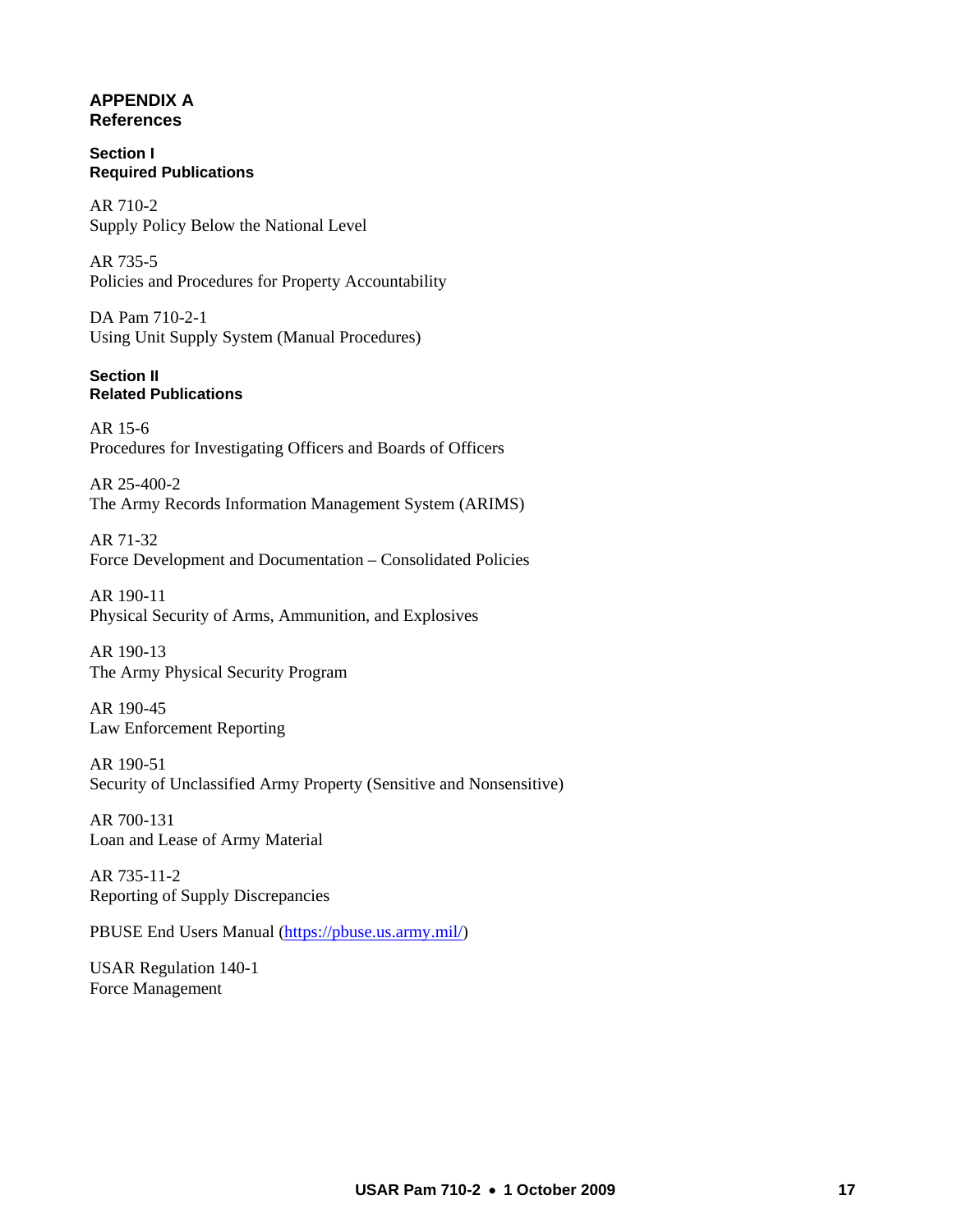## **Section III Required Forms**

DA Form 3161 Request for Issue or Turn In

DD Form 250 Material Inspection and Receiving Report

DD Form 1348-1A Issue Release/Receipt Document

DD Form 1348-2 Issue Release/Receipt Document with Address Label

USARC Form 6-R Property Accountability Adjustment Data (PAAD) Report

**Section IV Related Forms** 

This section contains no entries.

# **APPENDIX B Record Keeping Requirements**

# **B-1. Requirements**

This pamphlet requires the creation, maintenance, and use of records in support of all property accounting transactions stated in AR 710-2, and AR 735-5. File numbers are created by individual units as documents are created. Documents supporting property book transactions are retained for a period of 6 years (ARIMS record number 710-2a, Property Book and Supporting Documents).

# **B-2. Detailed record information**

Detailed information about the above records is located on the RRS-A module of ARIMS located at [www.arims.army.mil](http://www.arims.army.mil/).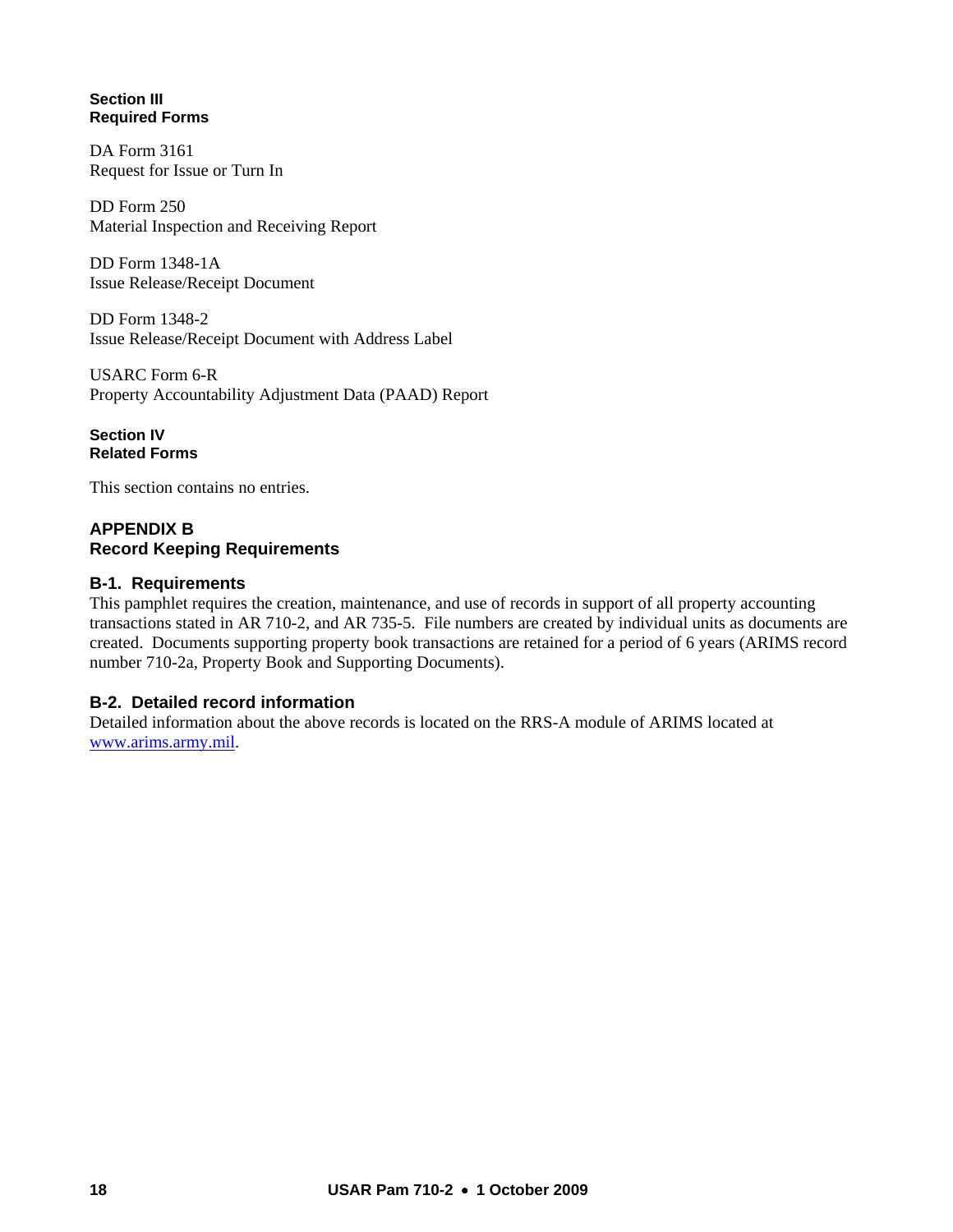# **APPENDIX C Recurring Reports**

| Requiremen<br>tľ<br><b>Action</b>    | <b>Initiated By</b>                                                            | <b>Mailed To</b>                  | <b>Frequency</b>       | <b>Due Date</b>                                                       | <b>Managed</b><br><b>By</b>                                      | <b>Remarks</b>                                                                                              |  |
|--------------------------------------|--------------------------------------------------------------------------------|-----------------------------------|------------------------|-----------------------------------------------------------------------|------------------------------------------------------------------|-------------------------------------------------------------------------------------------------------------|--|
| 100%<br>CoROI<br>Notification        | <b>Outgoing Cmdr</b>                                                           | <b>PBO</b>                        | As needed              | 5 days of<br>discovery                                                | <b>PBO</b>                                                       |                                                                                                             |  |
| PHRH<br>Updates                      | <b>PBO</b>                                                                     | Current<br><b>PHRH</b>            | Monthly &<br>Quarterly | 5th Monthly                                                           | <b>PBO</b>                                                       | MOI is<br>provided with<br>monthly<br>updates                                                               |  |
| Conduct of<br>100%<br>CoROI          | Outgoing/<br>Incoming Cdr                                                      | <b>PBO</b>                        | As needed              | W/I 30 days<br>prior to<br>departure of<br>outgoing<br>Cdr/Supervisor | <b>PBO</b>                                                       | $2-15$ day<br>extensions<br>may be<br>granted if<br>requested in<br>writing                                 |  |
| Change of<br><b>PBO</b><br>Inventory | Departing PBO                                                                  | Cdr of<br>Departing<br><b>PBO</b> | As needed              | Upon change<br>of PBO                                                 | Cdr of<br><b>PBO</b>                                             | Completed<br>prior to<br>departure of<br>outgoing PBO                                                       |  |
| Forward<br>receipts for<br>equipment | Cdr/or<br>designated<br>representative<br>at each unit                         | <b>PBO</b>                        | As needed              | W/I 72 hours<br>of receipt                                            | <b>PBO</b>                                                       | <b>DD Forms</b><br>1348, DA<br>Forms 250 or<br>other<br>documents<br>identifying<br>receipt                 |  |
| <b>FLIPL</b>                         | Individual<br>discovering<br>loss, damage,<br>or destruction<br>of gov't equip | <b>PBO</b>                        | As Needed              | NLT 75 days<br>following<br>discovery                                 | <b>PBO</b>                                                       | Completed<br>report due<br>NLT 240 days<br>from initiation.                                                 |  |
| Cyclic<br>Inventories                | <b>PBO</b>                                                                     | <b>PHRH</b>                       | Monthly                | 5th of the<br>month<br>following last<br>Inv                          | <b>PBO</b>                                                       | When used                                                                                                   |  |
| Sensitive<br>Item<br>Inventories     | <b>PBO</b>                                                                     | <b>PHRH</b>                       | Quarterly              | 5th, Dec, Mar,<br>Jun, Sep                                            | <b>PBO</b>                                                       | SIR to support<br>and<br>discrepancies<br>noted                                                             |  |
| PAAD-R<br>(RCS:<br><b>RCLG-006)</b>  | <b>FLIPL</b><br>Approving<br>Authority                                         | Senior<br>logistics<br>personnel  | Quarterly              | 1st Feb, May,<br>Aug, Nov                                             | Senior<br>logistics<br>personnel                                 |                                                                                                             |  |
| <b>CSDP Visits</b>                   | Senior logistics<br>personnel for<br>next higher<br>Commander                  | Unit                              | Annually               | W/I 30 Days<br>after<br>completion                                    | Senior<br>logistics<br>personnel<br>at next<br>higher<br>command | Follow-up<br>review is<br>conducted W/I<br>90 days for<br>units rated<br>"No-Go" in<br>two or more<br>areas |  |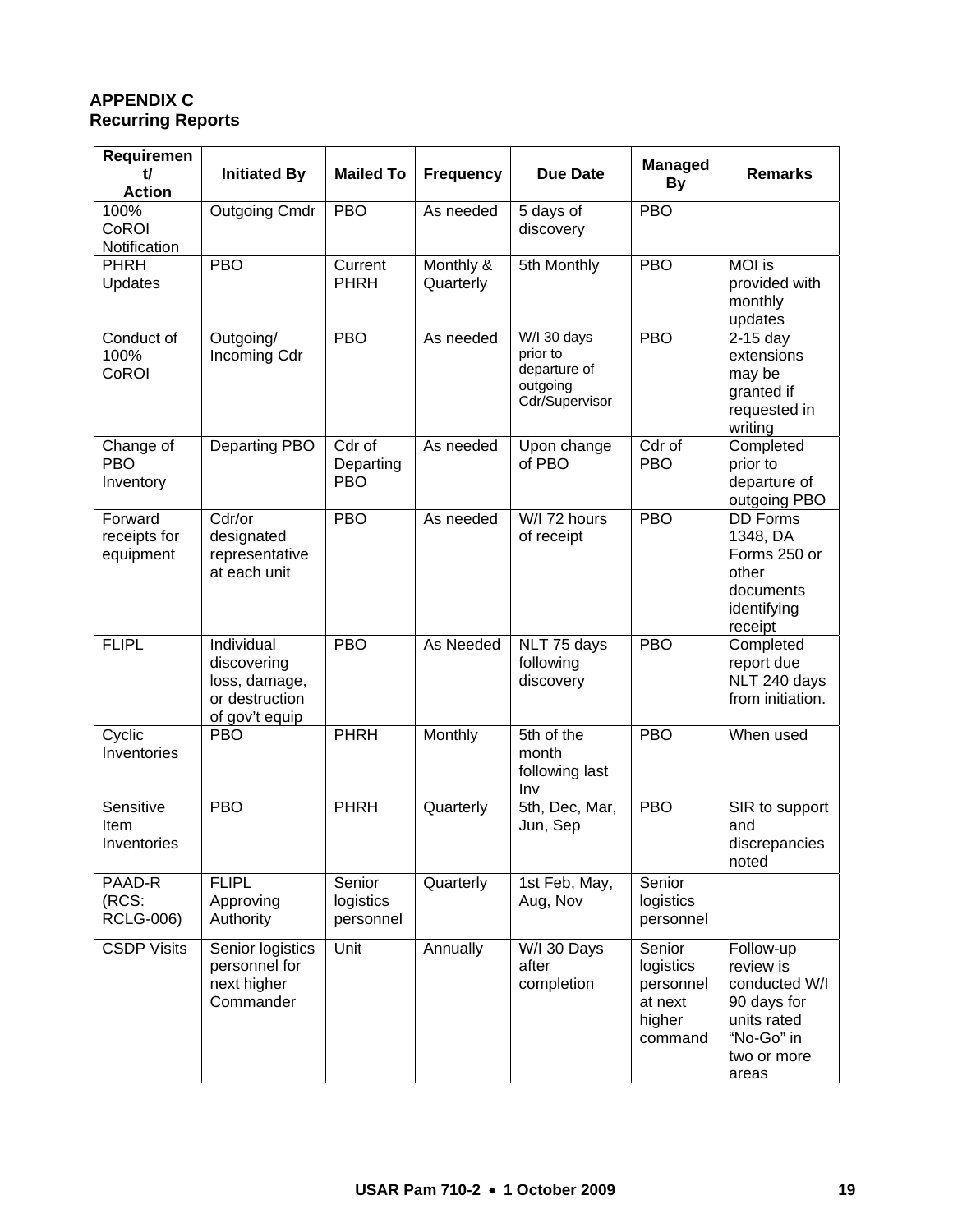# **APPENDIX D SARSS Retrograde Sites (SRS) Location Map**

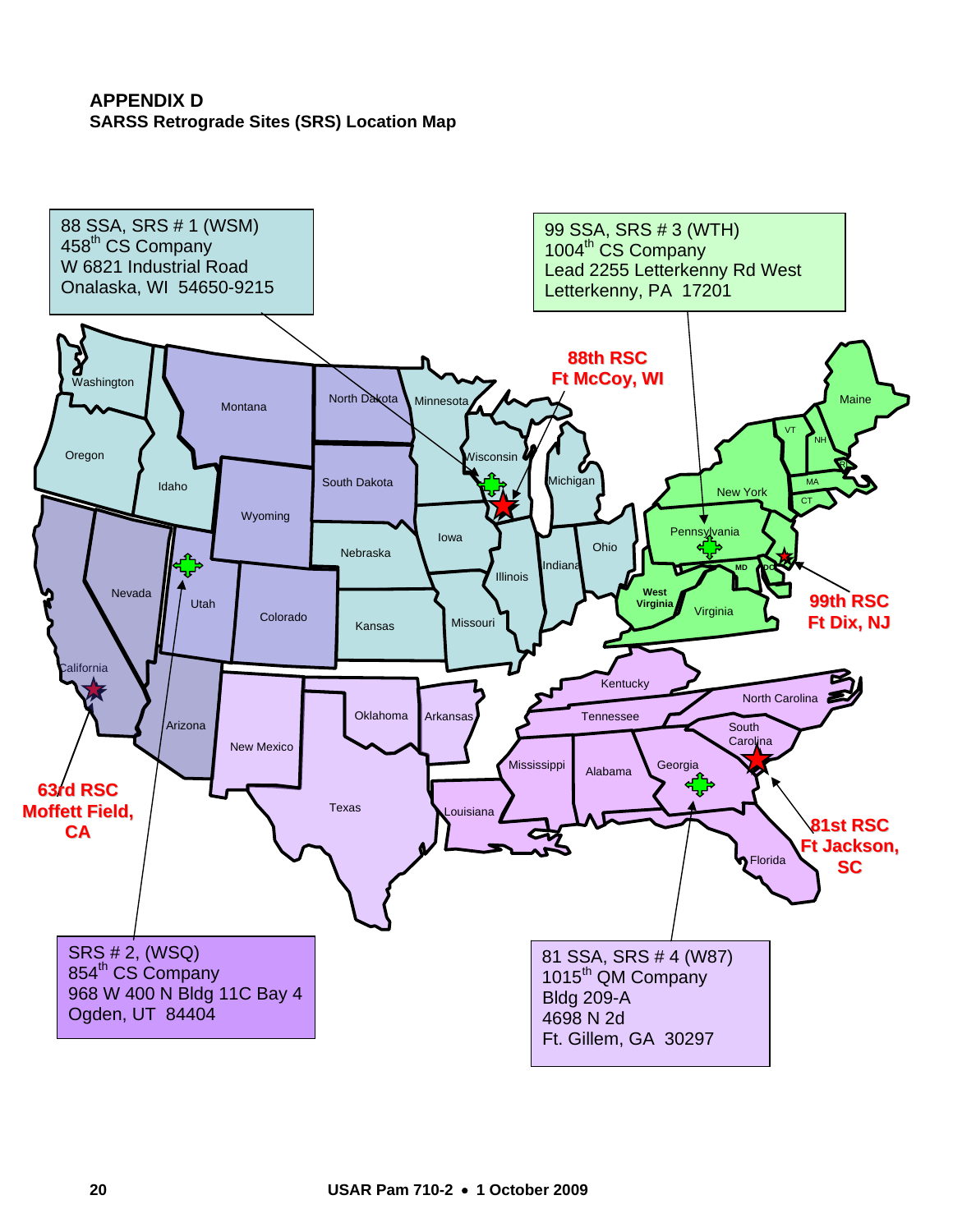# **APPENDIX E Rear Detachment UIC Matrix**

| UIC                              | =          | <b>Rear Det</b>           |  |  |  |
|----------------------------------|------------|---------------------------|--|--|--|
| AA                               | $=$        | HD                        |  |  |  |
| A <sub>0</sub>                   | $=$        | AD                        |  |  |  |
| B <sub>0</sub>                   | $=$        | BD                        |  |  |  |
| $_{\rm CO}$                      | $=$        | CD                        |  |  |  |
| D <sub>0</sub>                   | $=$        | DD                        |  |  |  |
| E <sub>0</sub><br>T <sub>0</sub> | $=$<br>$=$ | ED<br><b>TD</b>           |  |  |  |
| $\overline{A1}$                  | $=$        | <b>AE</b>                 |  |  |  |
| A2                               | $=$        | AF                        |  |  |  |
| A <sub>3</sub>                   | $=$        | AG                        |  |  |  |
| A <sub>4</sub>                   | $=$        | AH                        |  |  |  |
| A <sub>5</sub>                   | $=$        | AJ                        |  |  |  |
| A <sub>6</sub>                   | $=$        | AK                        |  |  |  |
| A7                               | $=$        | <b>AL</b>                 |  |  |  |
| A8                               | $=$        | AM                        |  |  |  |
| A <sub>9</sub>                   | $=$        | AN                        |  |  |  |
| B <sub>1</sub>                   | $=$        | BE                        |  |  |  |
| B <sub>2</sub>                   | $=$        | <b>BF</b>                 |  |  |  |
| B <sub>3</sub>                   | $=$        | ΒG                        |  |  |  |
| B4                               | $=$        | BH                        |  |  |  |
| B <sub>5</sub>                   | $=$        | BJ                        |  |  |  |
| B <sub>6</sub>                   | $=$        | BK                        |  |  |  |
| B7                               | $=$        | BL                        |  |  |  |
| B <sub>8</sub>                   | $=$        | BM                        |  |  |  |
| B <sub>9</sub>                   | =          | BN                        |  |  |  |
| C <sub>1</sub>                   | $=$        | СE                        |  |  |  |
| C <sub>2</sub>                   | $=$        | СF                        |  |  |  |
| C <sub>3</sub>                   | $=$        | CG                        |  |  |  |
| C <sub>4</sub>                   | $=$        | CH                        |  |  |  |
| C <sub>5</sub>                   | $=$        | CJ                        |  |  |  |
| C <sub>6</sub>                   | $=$        | $\underline{\mathsf{CK}}$ |  |  |  |
| C7                               | $=$        | CL                        |  |  |  |
| C <sub>8</sub>                   | =          | $\underline{\mathsf{CM}}$ |  |  |  |
| C <sub>9</sub>                   | =          | CN                        |  |  |  |
| D1                               | =          | DE                        |  |  |  |
| D <sub>2</sub>                   | =          | DF                        |  |  |  |
| D3                               | $=$        | DG                        |  |  |  |
| D4                               | $=$        | DH                        |  |  |  |
| D <sub>5</sub>                   | $=$        | DJ                        |  |  |  |
| D <sub>6</sub>                   | $=$        | DK                        |  |  |  |
| D7                               | $=$        | DL                        |  |  |  |
| D8                               | $=$        | DM                        |  |  |  |
| D <sub>9</sub>                   | $=$        | DN                        |  |  |  |

| UIC                              | $\equiv$             | <b>Rear Det</b>        | UIC                  | $\equiv$                              | <b>Rear Det</b> | <b>UIC</b>                       | $\equiv$                          | <b>Rear Det</b>   |
|----------------------------------|----------------------|------------------------|----------------------|---------------------------------------|-----------------|----------------------------------|-----------------------------------|-------------------|
| AA                               | $\qquad \qquad =$    | HD                     | E <sub>1</sub>       | $\qquad \qquad =$                     | EЕ              | V <sub>1</sub>                   | $=$                               | VA                |
| A <sub>0</sub>                   | $\quad =$            | <b>AD</b>              | E <sub>2</sub>       | $\qquad \qquad =$                     | EF              | V <sub>2</sub>                   | $=$                               | $\overline{\vee}$ |
| B <sub>0</sub>                   | $=$                  | <b>BD</b>              | E <sub>3</sub>       | $\qquad \qquad =$                     | EG              | V <sub>3</sub>                   | $=$                               | VC                |
| CO                               | $\qquad \qquad =$    | <b>CD</b>              | E4                   | $\qquad \qquad =$                     | EΗ              | V <sub>4</sub>                   | $=$                               | VD                |
| D <sub>0</sub>                   | $\quad =$            | DD                     | E <sub>5</sub>       | $\,=\,$                               | EJ              | V <sub>5</sub>                   | $\quad =$                         | VE                |
| E <sub>0</sub>                   | $\equiv$             | <b>ED</b>              | E <sub>6</sub>       | $\qquad \qquad =$                     | EK              | V <sub>6</sub>                   | $\qquad \qquad =$                 | VF                |
| T <sub>0</sub><br>A <sub>1</sub> | $\equiv$<br>$\equiv$ | <b>TD</b><br>AE        | E7                   | $\equiv$                              | EL              | $\overline{V}$<br>V <sub>8</sub> | $\equiv$                          | VG<br>VH          |
| A2                               | $\equiv$             | AF                     | E8<br>E <sub>9</sub> | $\qquad \qquad =\qquad \qquad$<br>$=$ | EM<br>EN        | V9                               | $=$<br>$=$                        | VJ                |
| A <sub>3</sub>                   | $\qquad \qquad =$    | AG                     | R <sub>1</sub>       | $\qquad \qquad =$                     | <b>RE</b>       | W1                               | $=$                               | <b>WA</b>         |
| A4                               | $\quad =$            | AH                     | R <sub>2</sub>       | $\qquad \qquad =$                     | RF              | W <sub>2</sub>                   | $=$                               | <b>WB</b>         |
| A <sub>5</sub>                   | $\quad =$            | AJ                     | R <sub>3</sub>       | $\quad =$                             | RG              | W <sub>3</sub>                   | $=$                               | <b>WC</b>         |
| A <sub>6</sub>                   | $\equiv$             | ΑK                     | R <sub>4</sub>       | $=$                                   | RH              | W4                               | $=$                               | <b>WD</b>         |
| A7                               | $\quad =$            | <b>AL</b>              | R <sub>5</sub>       | $\hspace{1.6cm} = \hspace{1.6cm}$     | <b>RJ</b>       | W <sub>5</sub>                   | $=$                               | WE                |
| A8                               | $\quad =$            | AM                     | R <sub>6</sub>       | $=$                                   | RK              | W <sub>6</sub>                   | $\qquad \qquad =$                 | WF                |
| A <sub>9</sub>                   | $\qquad \qquad =$    | AN                     | $\overline{R7}$      | $\quad =$                             | RL              | $\overline{\text{W7}}$           | $=$                               | WG                |
| B <sub>1</sub>                   | $\qquad \qquad =$    | BE                     | R <sub>8</sub>       | $\qquad \qquad =$                     | <b>RM</b>       | W <sub>8</sub>                   | $=$                               | WH                |
| B <sub>2</sub>                   | $\quad =$            | <b>BF</b>              | R <sub>9</sub>       | $\qquad \qquad =$                     | <b>RN</b>       | W9                               | $=$                               | WJ                |
| B <sub>3</sub>                   | $\equiv$             | BG                     | T1                   | $\qquad \qquad =$                     | TE              | X1                               | $\equiv$                          | XE                |
| <b>B4</b>                        | $\qquad \qquad =$    | <b>BH</b>              | T <sub>2</sub>       | $\equiv$                              | <b>TF</b>       | X <sub>2</sub>                   | $=$                               | XF                |
| B <sub>5</sub>                   | $\quad \  \  =$      | BJ                     | T <sub>3</sub>       | $\quad =$                             | TG              | X <sub>3</sub>                   | $=$                               | XG                |
| B <sub>6</sub>                   | $\qquad \qquad =$    | BK                     | T4                   | $\quad =$                             | TH              | X4                               | $=$                               | XH                |
| B7                               | $\quad =$            | <b>BL</b>              | T <sub>5</sub>       | $\qquad \qquad =$                     | TJ              | X <sub>5</sub>                   | $\hspace{1.6cm} = \hspace{1.6cm}$ | XJ                |
| B <sub>8</sub>                   | $\qquad \qquad =$    | <b>BM</b>              | T <sub>6</sub>       | $\qquad \qquad =$                     | TK              | X <sub>6</sub>                   | $=$                               | XK                |
| B9                               | $\qquad \qquad =$    | <b>BN</b>              | T7                   | $=$                                   | TL              | X7                               | $=$                               | XL                |
| C <sub>1</sub>                   | $\qquad \qquad =$    | <b>CE</b>              | T <sub>8</sub>       | $\qquad \qquad =$                     | ТM              | X <sub>8</sub>                   | $\qquad \qquad =$                 | XM                |
| C <sub>2</sub>                   | $\equiv$             | $\mathsf{C}\mathsf{F}$ | T <sub>9</sub>       | $\qquad \qquad =$                     | <b>TN</b>       | X9                               | $=$                               | XM                |
| C <sub>3</sub>                   | $\qquad \qquad =$    | CG                     | U1                   | $=$                                   | UA              | Z1                               | $\qquad \qquad =$                 | ZA                |
| C <sub>4</sub>                   | $\qquad \qquad =$    | <b>CH</b>              | U <sub>2</sub>       | $\equiv$                              | UB              | Z2                               | $\qquad \qquad =$                 | ZB                |
| C <sub>5</sub>                   | $\quad =$            | CJ                     | U <sub>3</sub>       | $\quad =$                             | UC              | Z <sub>3</sub>                   | $=$                               | ZC                |
| C <sub>6</sub>                   | $\equiv$             | CK                     | U4                   | $\qquad \qquad =$                     | UD              | Z4                               | $\quad =$                         | ZD                |
| C7                               | $\equiv$             | <b>CL</b>              | U <sub>5</sub>       | $\quad =$                             | UE              | Z <sub>5</sub>                   | $=$                               | <b>ZE</b>         |
| C <sub>8</sub>                   | $\qquad \qquad =$    | <b>CM</b>              | U <sub>6</sub>       | $=$                                   | UF              | Z <sub>6</sub>                   | $=$                               | ZF                |
| C9                               | $\qquad \qquad =$    | CN                     | U7                   | $=$                                   | UG              | Z7                               | $\qquad \qquad =$                 | ZG                |
| D <sub>1</sub>                   | $\qquad \qquad =$    | DE                     | U8                   | $\hspace{1.6cm} = \hspace{1.6cm}$     | UH              | Z <sub>8</sub>                   | $=$                               | ZH                |
| D <sub>2</sub>                   | $=$                  | DF                     | U9                   | $=$                                   | UJ              | Z9                               | $=$                               | ZJ                |

| UIC                                        | $=$        | <b>Rear Det</b>          |
|--------------------------------------------|------------|--------------------------|
| V <sub>1</sub>                             | $=$        | VA                       |
| V <sub>2</sub>                             | $=$        | $\overline{\mathsf{VB}}$ |
| V3                                         | $=$        | VC                       |
| $\overline{\vee}$                          | $=$        | VD                       |
| V <sub>5</sub><br>$\overline{\mathsf{V6}}$ | $=$        | VE<br>VF                 |
| V <sub>7</sub>                             | $=$<br>$=$ | VG                       |
| $\overline{\vee}$                          | $=$        | VH                       |
| V9                                         | $=$        |                          |
| $\overline{W1}$                            | $=$        | VJ<br>WA                 |
| W <sub>2</sub>                             | $=$        | <b>WB</b>                |
| $W_3$                                      | $=$        | WC                       |
| W4                                         | $=$        | <b>WD</b>                |
| W <sub>5</sub>                             | $=$        | WE                       |
| W <sub>6</sub>                             |            | WF                       |
| $\overline{\text{W7}}$                     |            | WG                       |
| W8                                         | $=$        | WH                       |
| W9                                         | $=$        | WJ                       |
| X1                                         | $=$        | XE                       |
| X <sub>2</sub>                             | $=$        | XF                       |
| X <sub>3</sub>                             | $=$        | XG                       |
| X <sub>4</sub>                             | $=$        | XH                       |
| X <sub>5</sub>                             | $=$        | XJ                       |
| X <sub>6</sub>                             | $=$        | XK                       |
| X7                                         | $=$        | XL                       |
| X8                                         | $=$        | <u>Хм</u>                |
| $X_9$                                      | $=$        | XM                       |
| Z <sub>1</sub>                             | $=$        | ZA                       |
| Z <sub>2</sub>                             | $=$        | ΖB                       |
| Z <sub>3</sub>                             | $=$        | ZC                       |
| Z <sub>4</sub>                             | $=$        | ZD                       |
| Z <sub>5</sub>                             | $=$        | ZΕ                       |
| Z <sub>6</sub>                             | $=$        | ΖF                       |
| $Z$ 7                                      | $=$        | <u>ZG</u>                |
| $\frac{78}{6}$                             | $\equiv$   | ZΗ                       |
| Z9                                         | $=$        | ZJ                       |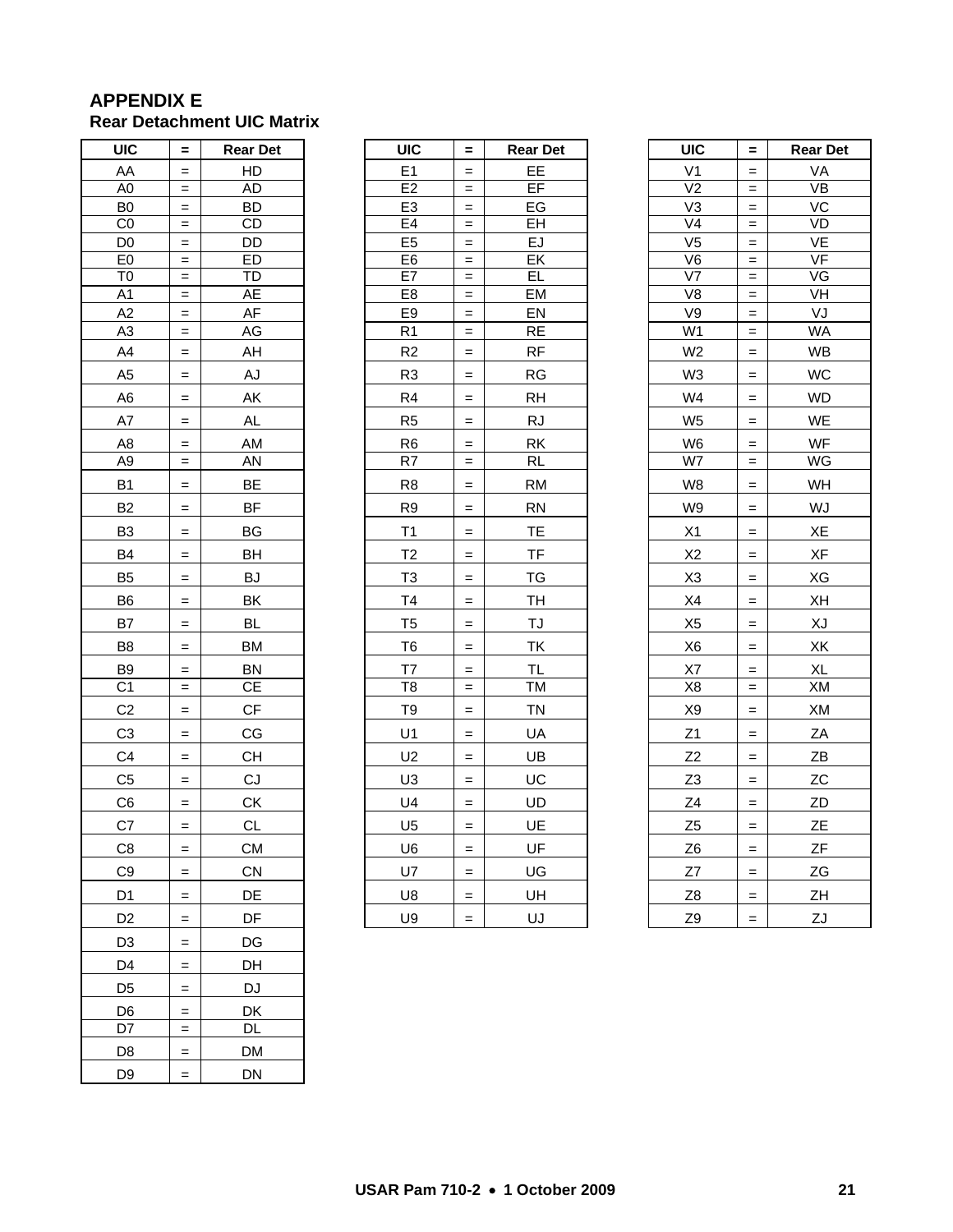# **GLOSSARY**

**Section I Abbreviations** 

**AAR**  Administrative Adjustment Report

**ADL**  Automatic Disposal List

**AR**  Army Regulation

**ARSIDS**  Army Reserve SARSS Information Data System

**BII**  Basic issue items

**CORO**  Change of Responsible Officer

**CoROI**  Change of Responsible Officer Inventory

**CSDP**  Command Supply Discipline Program

**CTA**  Common Table of Allowance

**DMC**  Distribution Management Center

**DOC**  Distribution Operations Center

**DoDAAC**  Department of Defense Activity Address Code

**DUIC**  Derivative Unit Identification Code

**ECOD**  estimated cost of damage

**ECS**  Equipment Concentration Site

**EDATE**  effective date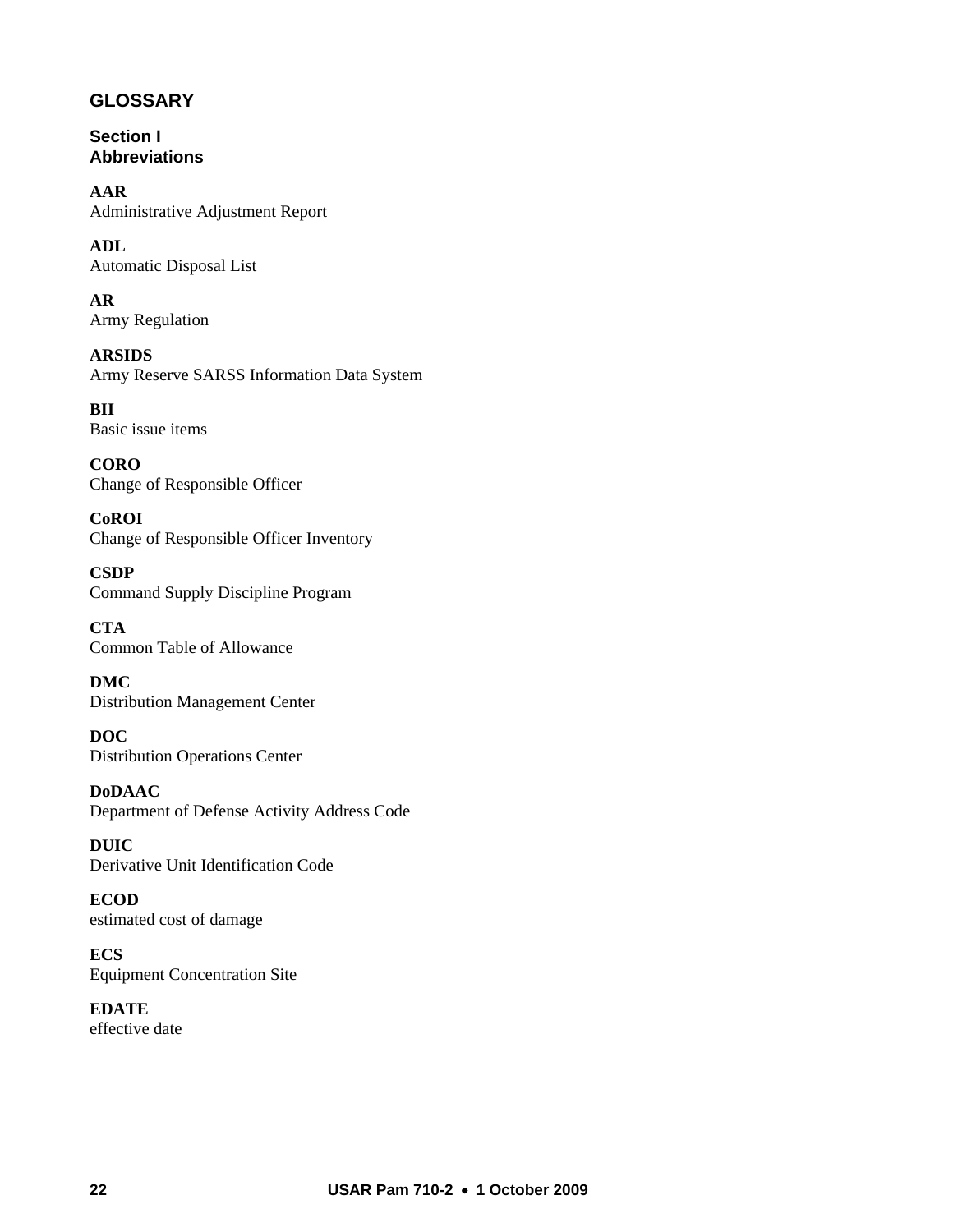**FAAST**  Force and Asset Search Tool

**FLIPL**  Financial Liability Investigation of Property Loss

**FOI**  Found on Installation

**LBE**  left behind equipment

**LIW**  Logistics Information Warehouse

**LOGDAT**  Logistics Data Analysis Tool

**LOGSA**  Logistics Support Agency

**LOGTAADS**  Logistics Total Army Authorization Document System

**MFR**  Memorandum for Record

**MMT**  Material Management Team

**MRO**  material release order

**NLT**  no later than

**O & F**  Operational and Functional

**OCIE**  Organizational clothing and individual equipment

**PA**  Procurement Appropriation

**PBO**  Property Book Officer

**PBUSE**  Property Book Unit Supply Enhanced

**PHR**  primary hand receipt